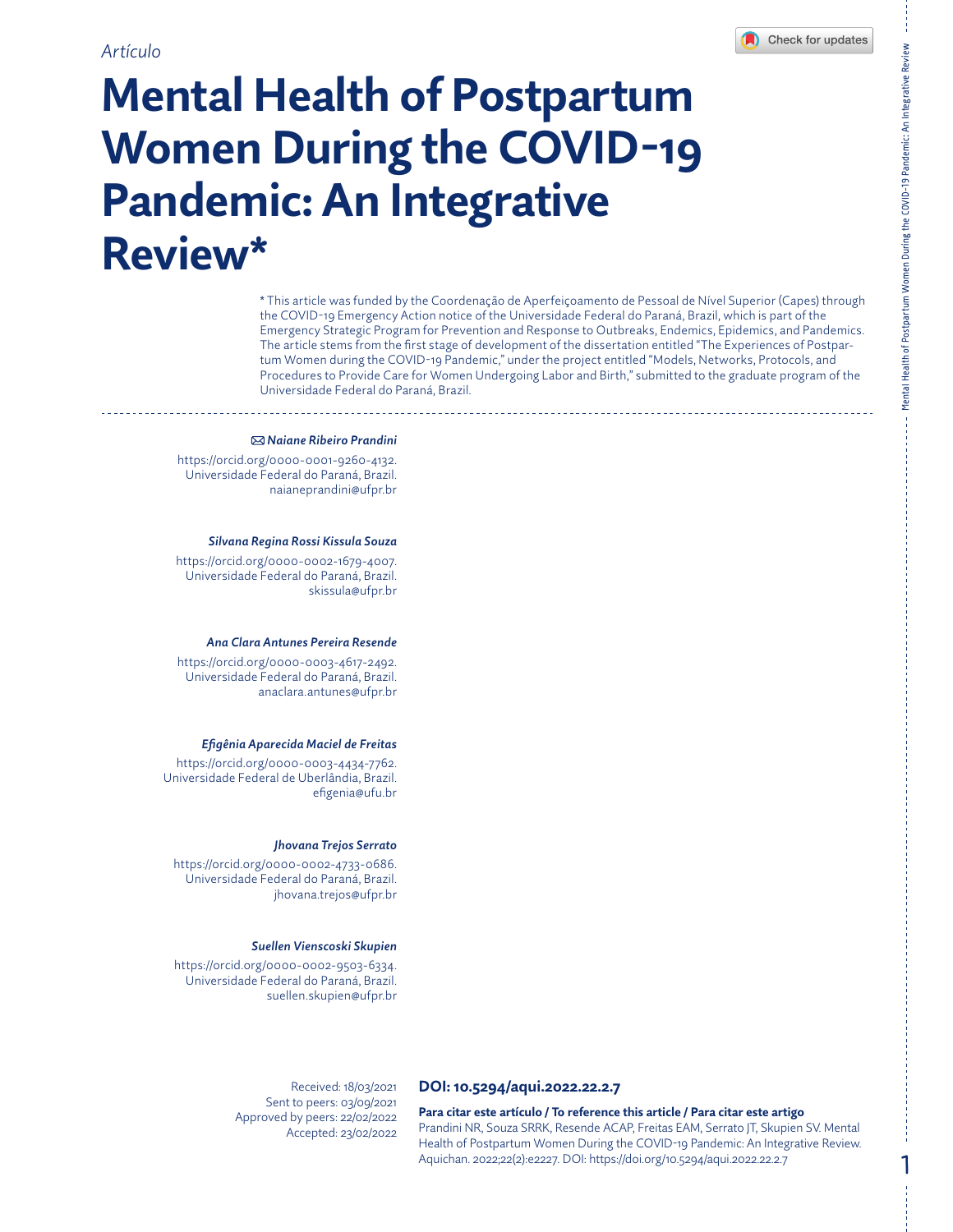**Theme:** Promotion and prevention.

**Contribution to the subject:** The research demonstrates the mental health of postpartum women during the COVID-19 pandemic, supporting professional practices through scientific evidence and encouraging research on the topic.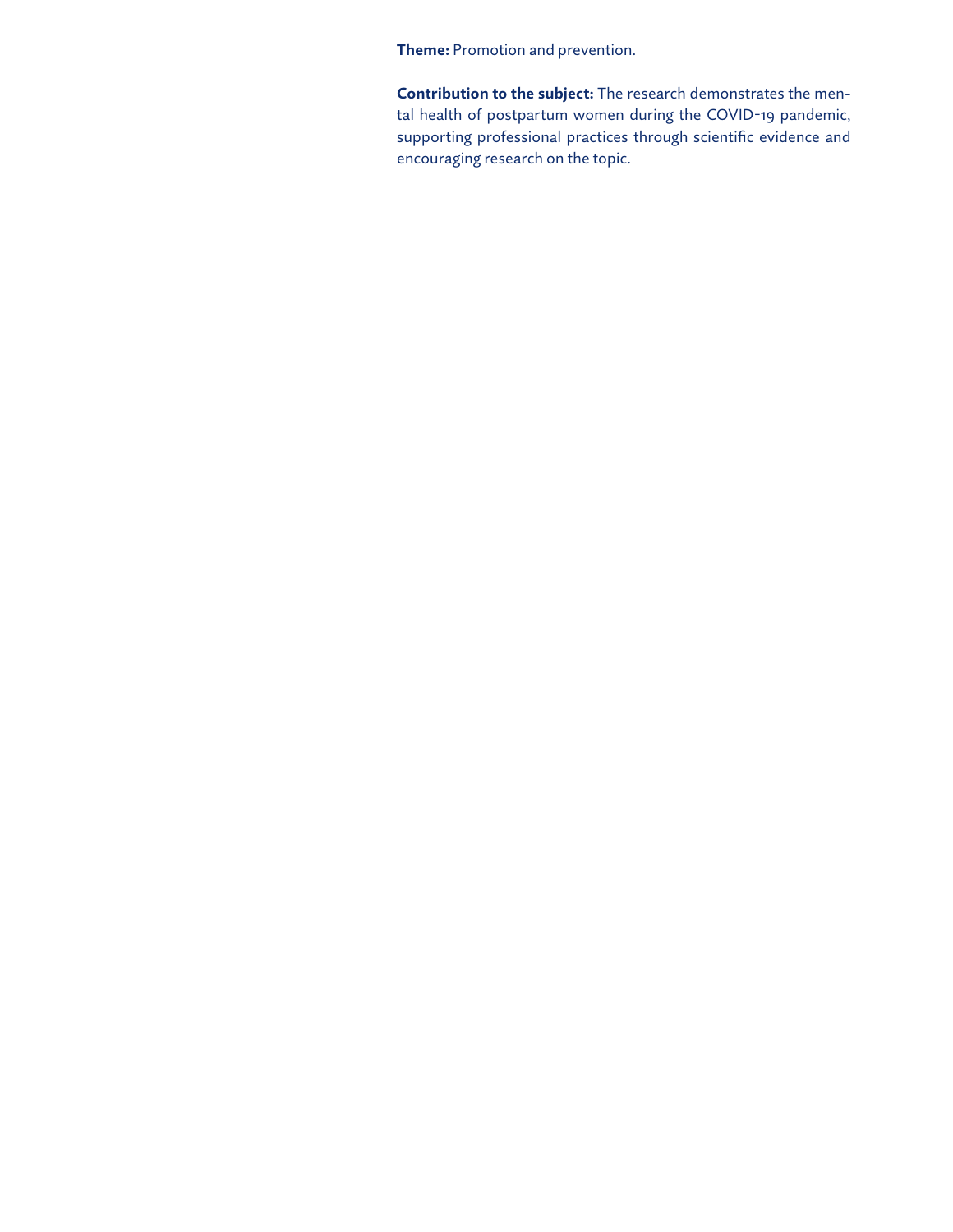### **Abstract**

**Objective:** To identify and analyze the scientific evidence on the mental health of postpartum women during the COVID-19 pandemic. **Method:** This integrative review was carried out using the VHL, CINAHL, PubCovid, Scopus, and Web of Science databases, whose research question was "What is the scientific evidence on the mental health of postpartum women during the SARS-CoV-2 pandemic?" **Results:** Ten articles in English were included, identifying a higher frequency of cross-sectional research (*n* = 4), publications in November 2020 (*n* = 3), conducted in Italy (*n* = 3), with level VI evidence (*n* = 6). The study found that postpartum women feel depressed, lonely, and afraid; attention is drawn to the worsening risk of postpartum depression with significant prevalence values. It points out factors that negatively influence the mental health of this population in the current pandemic and discloses care measures. **Conclusions:** In addition to previous characteristics, socioeconomic conditions (e.g., living in highly infected areas, unemployment) and elements inherent to this pandemic (e.g., distance and fear of contagion) negatively influence the mental health of postpartum women. Means of dealing with the conditions imposed by the COVID-19 pandemic are available, such as relaxation techniques, physical exercise, and professional support. The relevance and need for research on this theme, mostly nationally, are highlighted.

### **Keywords (Source: DeCS)**

COVID-19; mental health; pandemics; postpartum period; SARS-CoV-2; betacoronavirus.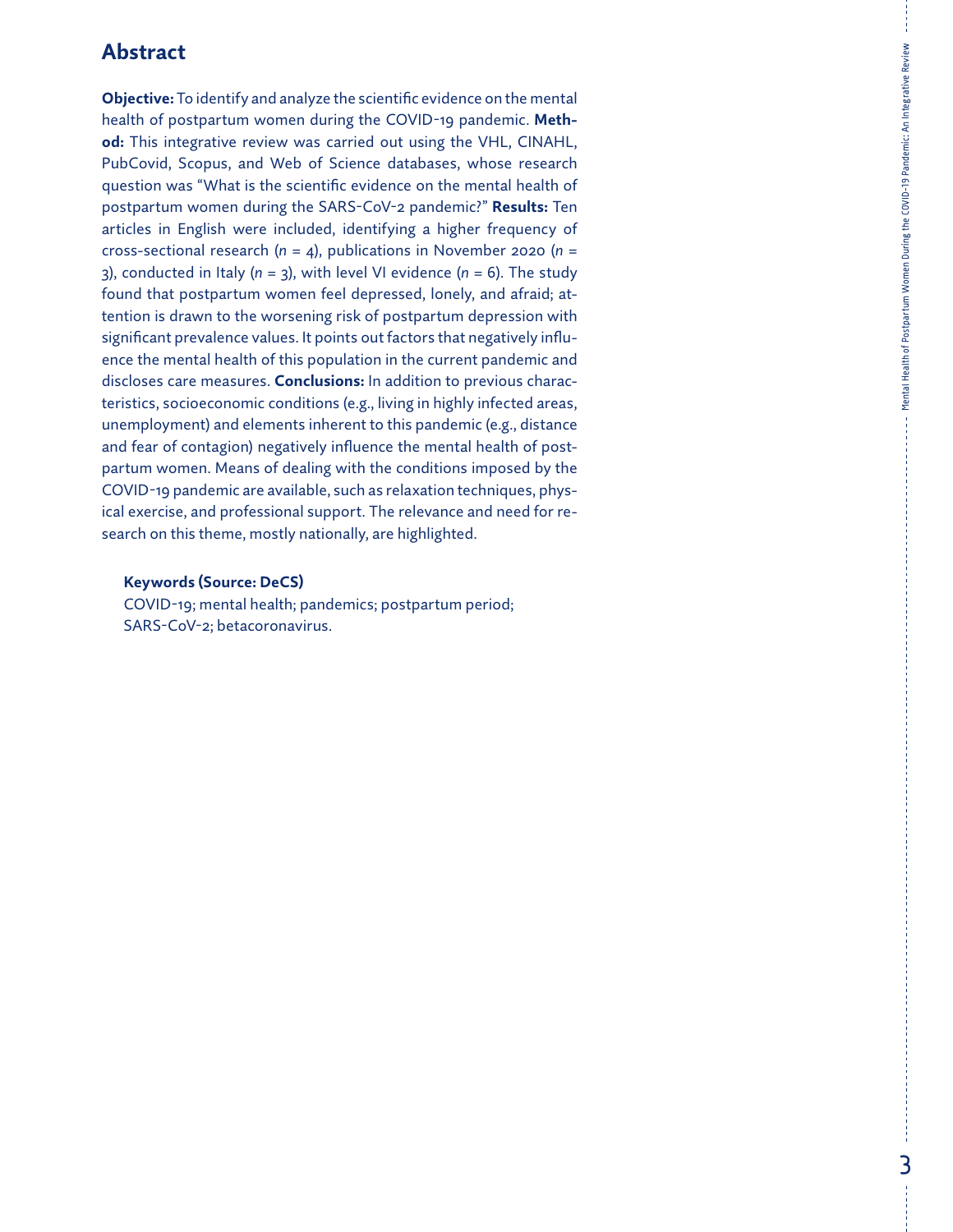## 4 Salud mental de puérperas durante la pandemia de la covid-19: revisión integradora\*

\* La Coordenação de Aperfeiçoamento de Pessoal de Nível Superior (Capes) financió el presente artículo por medio de la convocatoria de Acción de Emergencia Covid-19 de la Universidade Federal do Paraná, Brasil, que hace parte del Programa Estratégico de Emergencia de Prevención y Combate a Brotes, Endemias, Epidemias y Pandemias. El texto se deriva de la primera etapa de desarrollo de la tesis de doctorado titulada "Experiencias de puérperas durante la pandemia de covid-19", que forma parte del proyecto "Modelos, redes, protocolos y procesos para el cuidado a la mujer en proceso de parto y nacimiento", presentado al programa de posgrado de la Universidade Federal do Paraná, Brasil.

### **Resumen**

**Objetivo:** identificar y analizar las evidencias científicas sobre la salud mental de puérperas durante la pandemia de la covid-19. **Método:** revisión integradora en las bases de datos BVS, CINAHL, PubCovid, Scopus y Web of Science, en la que se consideró la pregunta de investigación "¿Cuáles son las evidencias científicas sobre la salud mental de las puérperas en la pandemia del SARS-CoV-2?" **Resultados:** se incluyeron diez artículos, en inglés, y se identificó más frecuencia en investigaciones trasversales (*n* = 4), publicaciones en noviembre de 2020 (*n* = 3), realizadas en Italia (*n* = 3), con nivel VI de evidencia (*n* = 6). Se demostró que las puérperas se sienten deprimidas, solitarias y con miedo, lo cual agrava el riesgo de depresión posparto con valores importantes de prevalencia. Se señalan factores que influyen de forma negativa en la salud mental de esta población y se evidencian acciones de cuidado. **Conclusiones:** además de las características anteriores, algunas condiciones socio-económicas (como vivir en áreas de más infección, desempleo) y elementos inherentes a esta pandemia (como distanciamiento y miedo de contagiarse) influyen de forma negativa en la salud mental de puérperas. Hay formas de manejar las condiciones impuestas por la pandemia de covid-19, como técnicas de relajación, práctica de ejercicio físico y soporte profesional. Se destacan la importancia y la necesidad de investigaciones nacionales, principalmente, e internacionales en esta temática.

### **Palabras clave (Fuente: DeCS)**

COVID-19; salud mental; pandemias; periodo posparto; SARS-CoV-2; betacoronavirus.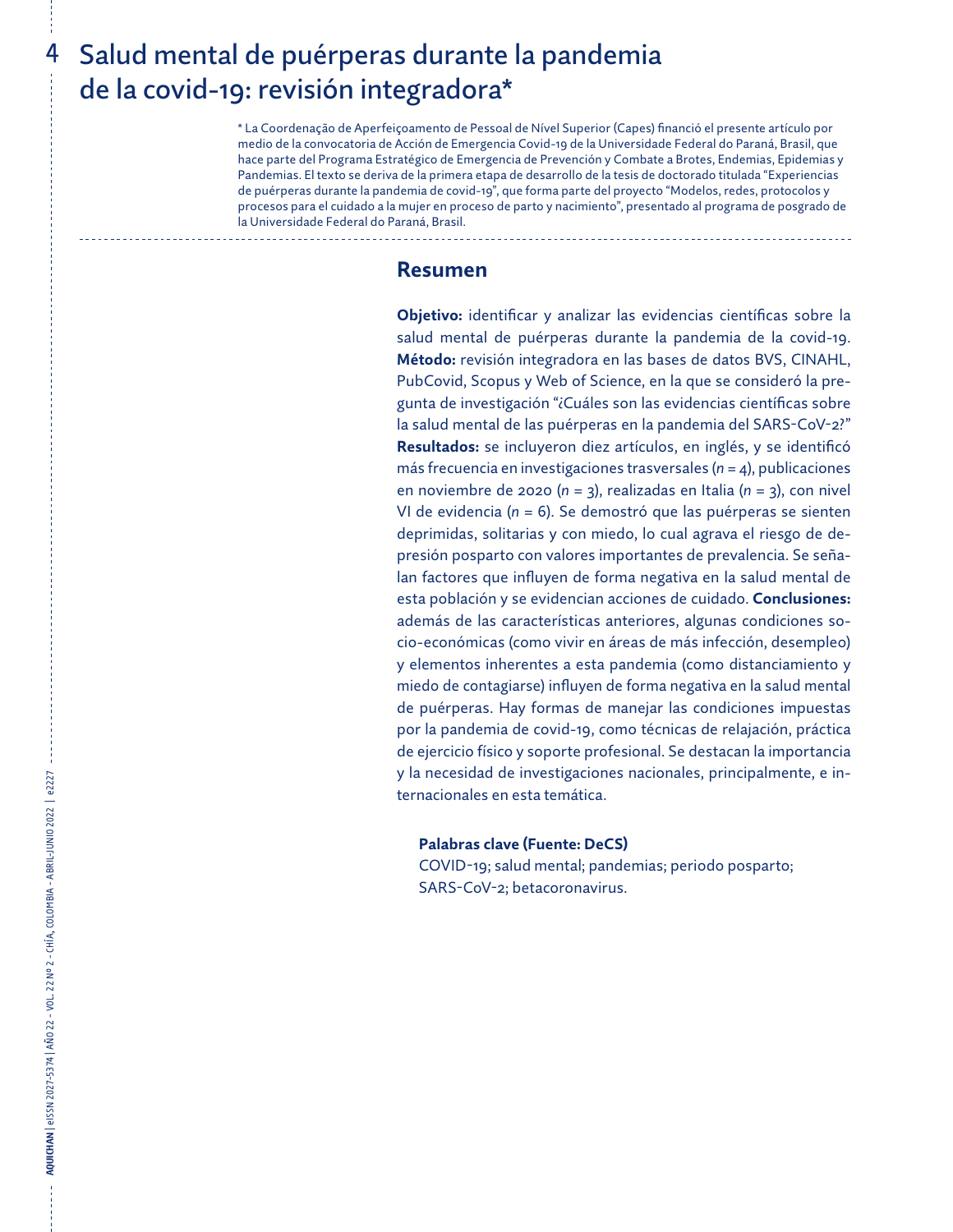## Saúde mental de puérperas durante a pandemia covid-19: revisão integrativa\*

\* Pendiente...

### **Resumo**

**Objetivo:** identificar e analisar as evidências científicas sobre a saúde mental de puérperas durante a pandemia da covid-19. **Método:** revisão integrativa nas bases de dados BVS, CINAHL, PubCovid, Scopus e Web of Science, na qual se considerou a pergunta de pesquisa "Quais as evidências científicas sobre a saúde mental das puérperas na pandemia do Sars-CoV-2?" **Resultados:** foram incluídos 10 artigos, em língua inglesa, e foi identificada maior frequência em pesquisas transversais (*n* = 4), publicações em novembro de 2020 (*n* = 3), realizadas na Itália (*n* = 3), com nível VI de evidência (*n* = 6). Demonstrou-se que as puérperas se sentem deprimidas, solitárias e com medo; atentam para a piora no risco de depressão pós-parto com valores importantes de prevalência. Apontam fatores que influenciam negativamente a saúde mental dessa população na atual pandemia e revelam ações de cuidado. **Conclusões:** além de características pregressas, há condições socioeconômicas — como residir em áreas de maior contaminação, desemprego e elementos inerentes a essa pandemia — como distanciamento e medo da contaminação — que influenciam negativamente a saúde mental de puérperas. Há meios de lidar com as condições impostas pela pandemia da covid-19, como técnicas de relaxamento, prática de exercício físico e apoio profissional. Salientam-se a importância e a necessidade de pesquisas nacionais, principalmente, e internacionais nessa temática.

### **Palavras-chave (Fonte: DeCS)**

Covid-19; saúde mental; pandemias; período pós-parto; Sars-CoV-2; betacoronavírus.

Mental Health of Postpartum Women During the COVID-19 Pandemic: An Integrative Review

Mental Health of Postpartum Women During the COVID-19 Pandemic: An Integrative Review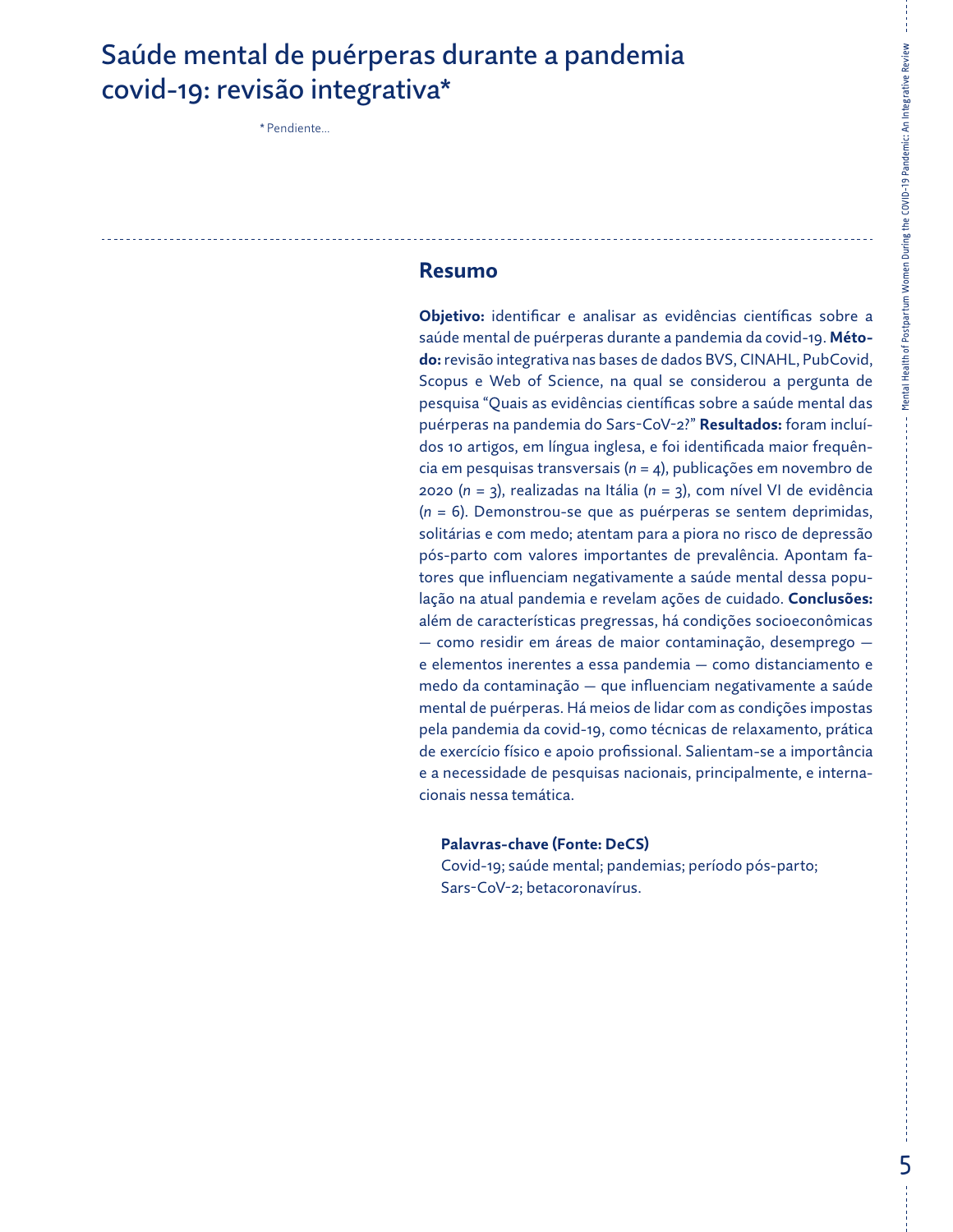The respiratory disease caused by the novel coronavirus has been named "CoronaVirus Disease 2019" (COVID-19), causing concern mostly among risk groups, including pregnant and postpartum women until day 14. In Brazil, the lethality rate stemming from the severe acute respiratory syndrome (SARS-CoV-2), caused by COVID-19, has led to 544 deaths in 2020, with a mean weekly rate of 12.1. By May 2021, a total of 911 deaths had been reported, with a mean weekly rate of 47.9, indicating an alarming increase (1,2).

In the Americas, a total of 1,271 deaths among pregnant women who tested positive for SARS-CoV-2 had been reported between Janu ary 2020 and May 2021, with records in Mexico (334), Peru (114), the United States of America (99), Colombia (69), and Argentina (56). Al though lower than those reported in Brazil, these numbers corrob orate the impact of the virus in the pregnancy-postpartum cycle (3).

**Axcelention**<br>
There respirately among risk<br>
women until day<br>
women until day<br>
two mentres actions<br>
the severe actions are considered as the severe actions<br>
of the severe actions and May 2021,<br>
mean weekly rate of<br>
the sta In addition to the concern over the outcome of the disease in the maternal body, other factors include the family members' health (4,5), the baby's health, changes in maternal and child health ser vices, the presence or absence of a companion during delivery and postpartum, and the scarcity of reliable information (4). Postpar tum women are at exceptionally high risk for mental health disor ders during the pandemic (6); therefore, these maternal concerns may contribute to increased psychological distress (4,7-9), with ev idence that women in the perinatal period face symptoms of stress, anxiety (60 %), and depression (12 %) (10), along with signs of likely increased depression (11), anxiety (1,12,13), and anhedonia (12), moti vated by the perceived risk of COVID-19 (12).

Social distancing due to COVID-19 implies decreased intimate con tact, generates uncertainty and anxiety regarding the pandemic context (14), and the perception that perinatal women are at greater risk due to COVID-19 compared to non-pregnant women (15) in creases their fear regarding childbirth (14,15). A possibility exists for increased depression and anxiety symptoms during the perinatal period during pandemic lockdown (16), which may have short- and long-term consequences, highlighting the caution required for the mental health of this population (7).

Furthermore, the current pandemic increases the likelihood of postpartum depression (PPD). According to a study, there was an incidence of 56.9 % of depression symptoms in Chinese women where age, abortion history, and perceived stress were influential factors, and the demands related to parenting guidance (78 %), pro tection of the mother-child dyad (60.3 %), and feeding (45 %) were listed as care needs. In addition, this study found an increased need for psychological assistance for postpartum women who were de pressed compared to those who were not depressed (12).

Against this backdrop, this study is substantiated by the urgent need to synthesize the theoretical and reflective framework on the mental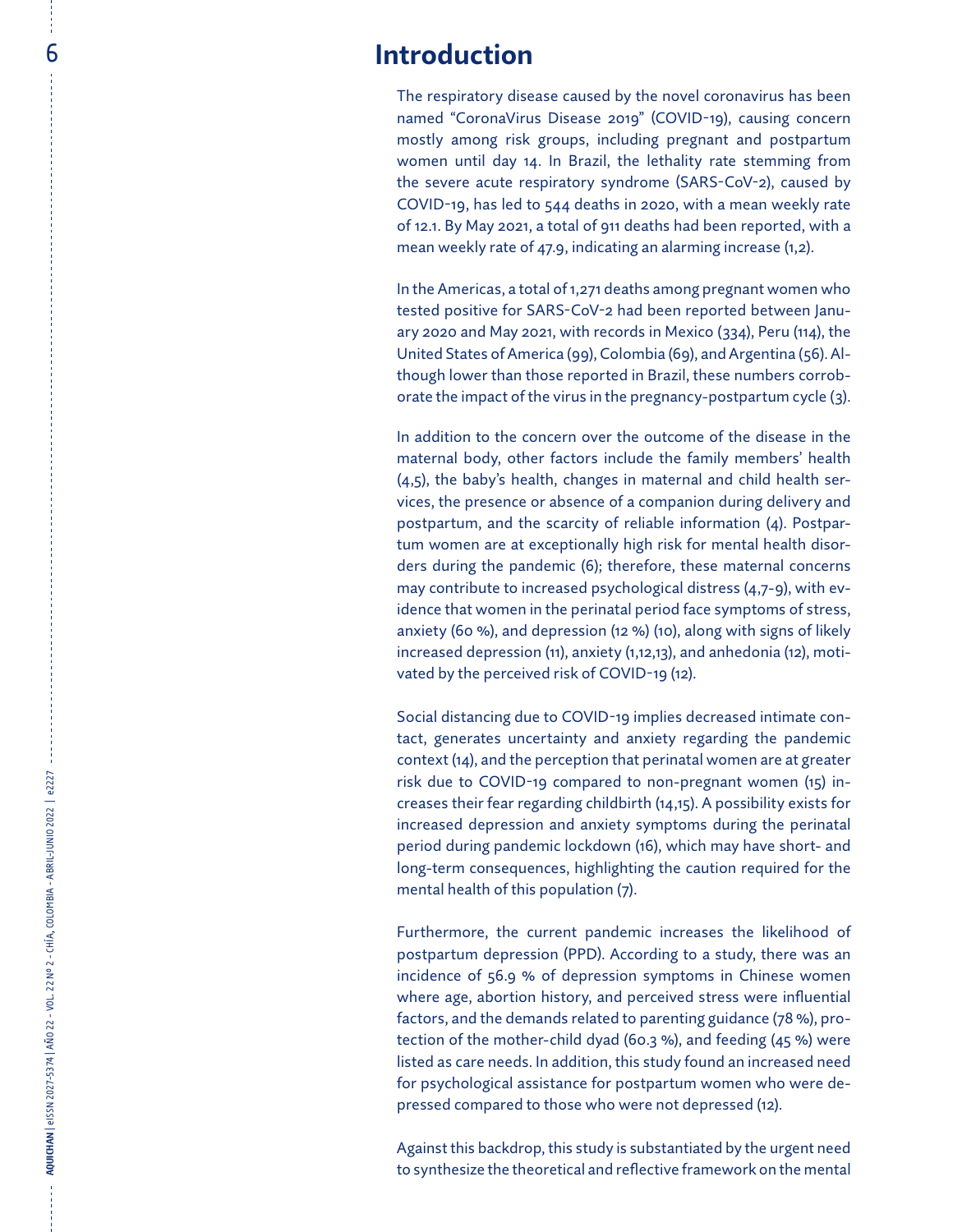health of postpartum women, understand the scope of this issue, and, thus, contribute to quality care in line with demand-oriented strategies.

Postpartum is considered a period of unique and specific character istics, both biologically, emotionally, and socially (17); it starts after childbirth and includes the restoration of the female organism, and, consequently, it has an imprecise time limit. The "unexpected con clusion" was selected for this review (18).

Considering the above, this article aims to identify and analyze the scientific evidence on the mental health of postpartum women during the COVID-19 pandemic.

## **Materials and methods**

This integrative review, a method that widely synthesizes the results of national and international research, provides relevant, timely evi dence that contributes to clinical practice, the production of critical knowledge, and future studies (19,20) by pointing out research gaps (20), meeting the need for knowledge created by the pandemic.

We followed six steps (19,21). The first, "Selection of the Guiding Question," was structured with the PICo strategy, where P stands for population (postpartum women), I for interest (mental health), and Co for context (COVID-19 pandemic). It led to the question "What is the scientific evidence on the mental health of postpartum women during the SARS-CoV-2 pandemic?"

The databases and search strategies were listed in the second step, "Sampling." An author performed the digital search on Novem ber 24th, 2020, through the Portal de Periódicos da Coordenação de Aperfeiçoamento de Pessoal de Nível Superior (Capes), Brazil, which provided access to the databases Biblioteca Virtual en Salud *(BVS)*, Cumulative Index to Nursing and Allied Health Literature (CI - NAHL), and Scopus. On the same date, the search in the PubCovid directory was performed. A digital search was conducted on Janu ary 20th, 2021, in the Web of Science (WoS) database.

The Health Sciences Descriptors (DeCS) used in Portuguese were "período pós-parto," "saúde mental"; alternative terms were used for the "covid-19" descriptor, considering the nomenclature changes since the emergence of COVID-19 cases in December 2019. In Span ish, the descriptors used were "período posparto," "salud mental," and "COVID-19." In English, the Medical Subject Headings (MeSH Terms) used were "postpartum period," "mental health," "COVID-19", and "SARS-CoV-2."

According to each database's suitability, the search strategies com bined DeCS and MeSH, using the Boolean operators AND and OR, as presented in Table 1. The BVS offers a specific strategy for the theme, and it was used for the search; the PubCovid database stores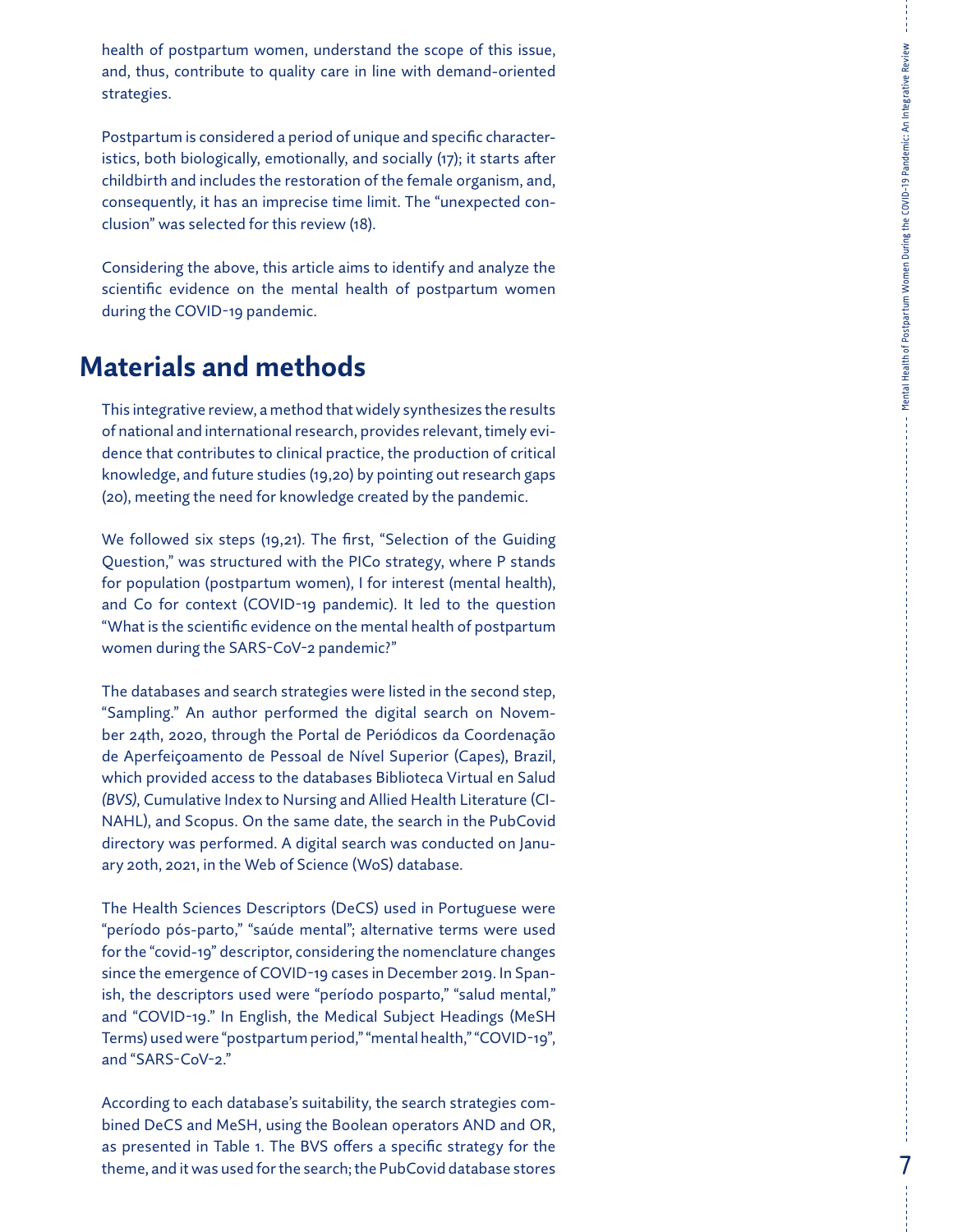8 publications from PubMed and Embase in folders organized by subtopics; in this case, the "gynecology, obstetrics, reproduction, and pregnancy" folder was intersected with the "mental health" folder.

### **Table 1.** Databases and search strategies used. Curitiba, Paraná, Brazil, 2021

| <b>Database</b> | <b>Strategy used</b>                                                                                                                                                                                                                                                                                                                                                                                                                                                                                                                                                                                                                                                                                                                                                                                                                                                                                                                                                                                                                                                                                                                                                                                                                                                                                                                         |
|-----------------|----------------------------------------------------------------------------------------------------------------------------------------------------------------------------------------------------------------------------------------------------------------------------------------------------------------------------------------------------------------------------------------------------------------------------------------------------------------------------------------------------------------------------------------------------------------------------------------------------------------------------------------------------------------------------------------------------------------------------------------------------------------------------------------------------------------------------------------------------------------------------------------------------------------------------------------------------------------------------------------------------------------------------------------------------------------------------------------------------------------------------------------------------------------------------------------------------------------------------------------------------------------------------------------------------------------------------------------------|
| <b>BVS</b>      | ("Período Pós-Parto" OR "Postpartum Period" OR "Periodo Posparto" OR "Puerpério" OR<br>"Period, Postpartum" OR "Postpartum" OR "Postpartum Women" OR "Puerperium" OR<br>"Women, Postpartum" OR "Periodo Postparto" OR "Periodo de Posparto" OR "Periodo<br>de Postparto" OR "Puérpera" OR "Puérperas" OR "Puerperal") AND ("Saúde Mental" OR<br>"Mental Health" OR "Salud Mental" OR "Área de Saúde Mental" OR "Higiene Mental" OR<br>"Mental Hygiene") AND (((("2019-2020" OR 2019 OR da:202*) ("New Coronavirus" OR "Novel<br>Coronavirus" OR "Nuevo Coronavirus" OR "Novo Coronavirus" OR "Coronavirus disease"<br>OR "Enfermedad por Coronavirus" OR "severe acute respiratory syndrome coronavirus 2"))<br>OR ((2019-ncov) OR (ncov 2019) OR 2019ncov OR covid19 OR (covid-19) OR covid2019 OR<br>(covid-2019) OR (covid 2019)) OR ((srag-cov-2 OR sars-cov-2 OR sars2 OR (sars 2) OR (sars<br>cov 2) OR cov19 OR cov2019 OR coronavirus* OR "Severe Acute Respiratory Infections" OR<br>"Severe Acute Respiratory Infection" OR "Coronavirus 2" OR "acute respiratory disease" OR<br>mh:betacoronavirus OR mh: "Coronavirus infections" OR mh: "sars virus") AND (tw:2019 OR<br>da:202*) AND NOT da:201*) OR (wuhan market virus) OR (virus mercado wuhan) OR "Wuhan<br>Coronavirus" OR "Coronavirus de Wuhan") AND NOT ti:dromedar*)) |
| <b>CINAHL</b>   | ("Período Pós-Parto" OR "Postpartum Period" OR "Periodo Posparto" OR "Puerpério" OR<br>"Period, Postpartum" OR "Postpartum" OR "Postpartum Women" OR "Puerperium" OR<br>"Women, Postpartum" OR "Periodo Postparto" OR "Periodo de Posparto" OR "Periodo<br>de Postparto" OR "Puérpera" OR "Puérperas" OR "Puerperal") AND ("Saúde Mental"<br>OR "Mental Health" OR "Salud Mental" OR "Área de Saúde Mental" OR "Higiene Mental"<br>OR "Mental Hygiene") AND ("Wuhan coronavirus" OR "COVID19*" OR "COVID-19*" OR<br>"COVID-2019*" OR "coronavirus disease 2019" OR "SARS-CoV-2" OR "2019-nCoV" OR "2019<br>novel coronavirus" OR "severe acute respiratory syndrome coronavirus 2" OR "2019 novel<br>coronavirus infection" OR "coronavirus disease 2019" OR "coronavirus disease-19" OR<br>"SARS-CoV-2019" OR "SARS-CoV-19").                                                                                                                                                                                                                                                                                                                                                                                                                                                                                                               |
| <b>Scopus</b>   | ("Período Pós-Parto" OR "Postpartum Period" OR "Periodo Posparto" OR "Puerpério" OR<br>"Period, Postpartum" OR "Postpartum" OR "Postpartum Women" OR "Puerperium" OR<br>"Women, Postpartum" OR "Periodo Postparto" OR "Periodo de Posparto" OR "Periodo<br>de Postparto" OR "Puérpera" OR "Puérperas" OR "Puerperal") AND ("Saúde Mental"<br>OR "Mental Health" OR "Salud Mental" OR "Área de Saúde Mental" OR "Higiene Mental"<br>OR "Mental Hygiene") AND ("Wuhan coronavirus" OR "COVID19*" OR "COVID-19*" OR<br>"COVID-2019*" OR "coronavirus disease 2019" OR "SARS-CoV-2" OR "2019-nCoV" OR "2019<br>novel coronavirus" OR "severe acute respiratory syndrome coronavirus 2" OR "2019 novel<br>coronavirus infection" OR "coronavirus disease 2019" OR "coronavirus disease-19" OR<br>"SARS-CoV-2019" OR "SARS-CoV-19")                                                                                                                                                                                                                                                                                                                                                                                                                                                                                                                |
| <b>WoS</b>      | ("Período Pós-Parto" OR "Postpartum Period" OR "Periodo Posparto" OR "Puerpério" OR<br>"Period, Postpartum" OR "Postpartum" OR "Postpartum Women" OR "Puerperium" OR<br>"Women, Postpartum" OR "Periodo Postparto" OR "Periodo de Posparto" OR "Periodo<br>de Postparto" OR "Puérpera" OR "Puérperas" OR "Puerperal") AND ("Saúde Mental"<br>OR "Mental Health" OR "Salud Mental" OR "Área de Saúde Mental" OR "Higiene Mental"<br>OR "Mental Hygiene") AND ("Wuhan coronavirus" OR "COVID19*" OR "COVID-19*" OR<br>"COVID-2019*" OR "coronavirus disease 2019" OR "SARS-CoV-2" OR "2019-nCoV" OR "2019<br>novel coronavirus" OR "severe acute respiratory syndrome coronavirus 2" OR "2019 novel<br>coronavirus infection" OR "coronavirus disease 2019" OR "coronavirus disease-19" OR<br>"SARS-CoV-2019" OR "SARS-CoV-19")                                                                                                                                                                                                                                                                                                                                                                                                                                                                                                                |

**AQUICHAN** | eISSN 2027-5374 | AÑO 22 - VOL. 22 Nº 2 - CHÍA, COLOMBIA - ABRIL-JUNIO 2022 | e2227

AQUICHAN | eISSN 2027-5374 | AÑO 22 - VOL. 22 Nº 2 - CHÍA, COLOMBIA - ABRIL-JUNIO 2022 | e2227

ł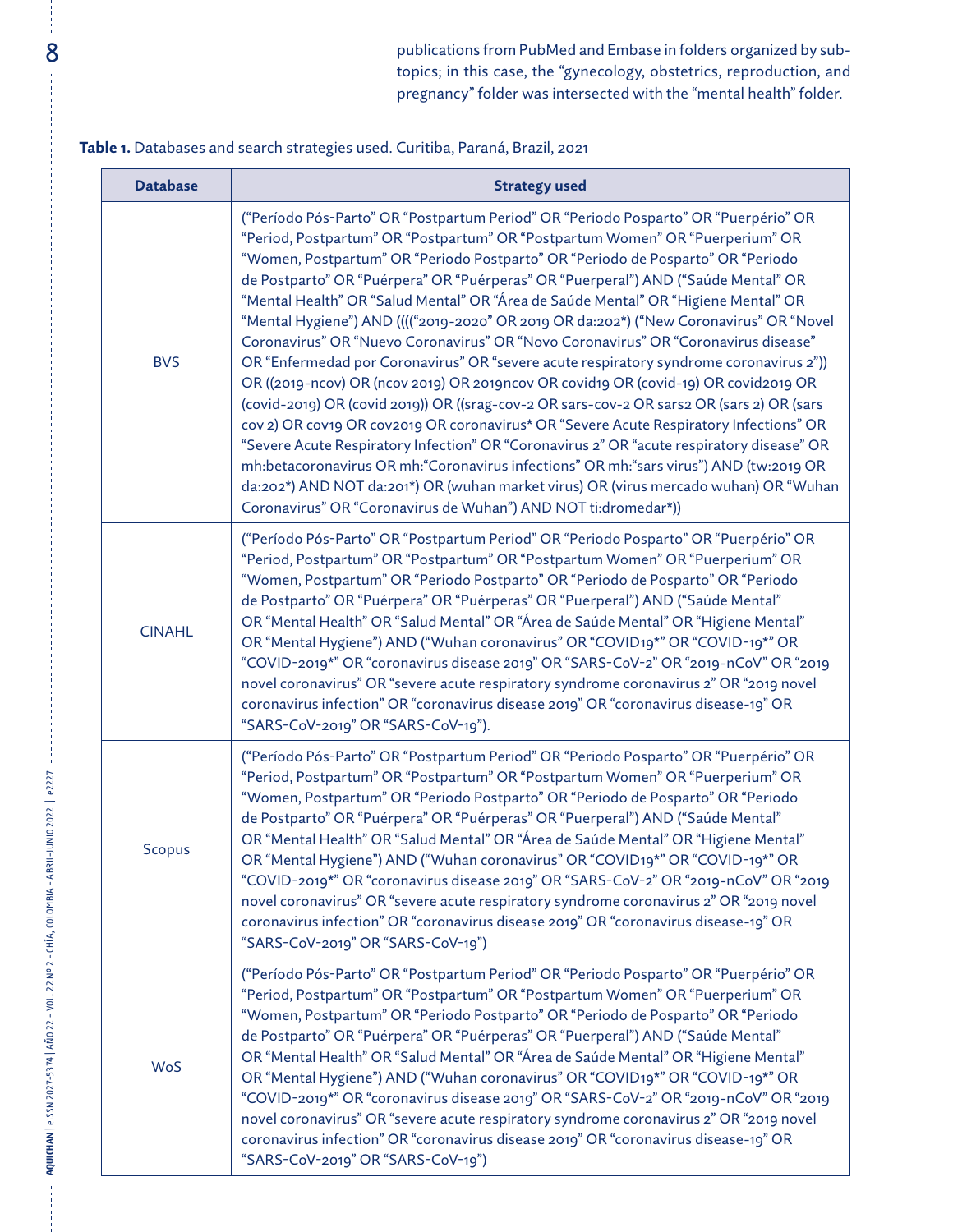| <b>Database</b> | <b>Strategy used</b>                                                                                                                                                                                                                                                                                                                                                                                                                                                                                                                                                                                                                                                        |
|-----------------|-----------------------------------------------------------------------------------------------------------------------------------------------------------------------------------------------------------------------------------------------------------------------------------------------------------------------------------------------------------------------------------------------------------------------------------------------------------------------------------------------------------------------------------------------------------------------------------------------------------------------------------------------------------------------------|
| PubCovid        | (("COVID-19"[All Fields] OR "COVID-2019"[All Fields] OR "severe acute respiratory<br>syndrome coronavirus 2"[Supplementary Concept] OR "severe acute respiratory syndrome<br>coronavirus 2"[All Fields] OR "2019-nCoV"[All Fields] OR "SARS-CoV-2"[All Fields] OR<br>"2019nCoV"[All Fields] OR (("Wuhan"[All Fields] AND ("coronavirus"[MeSH Terms] OR<br>"coronavirus"[All Fields])) AND (2019/12[PDAT] OR 2020[PDAT]))) OR ("coronavirus"[MeSH<br>Terms] OR "coronavirus"[All Fields]) OR ("severe acute respiratory syndrome coronavirus<br>2"[Supplementary Concept] OR "severe acute respiratory syndrome coronavirus 2"[All<br>Fields] OR "sars cov 2"[All Fields])). |

Source: Own elaboration based on the research data.

The inclusion criteria set were publications between 2019 and 2020 (from the beginning of the COVID-19 pandemic to the date of article collection) available in full-text in Portuguese, English, and Spanish that addressed the mental health of postpartum women solely during the COVID-19 pandemic. The exclusion criteria were reflection papers, editorials, letters to the editor, experience reports, case reports, formative second opinion, videos, commentaries, research record protocols, and brief communication of results.

For the "Primary Research Characterization," which is the third step, duplicate publications were excluded using EndNoteWeb software, a free reference manager, and a practical, reliable, and transparent resource for the integrative review (20). In the sequence, titles and abstracts were read with a complete reading of the article when clarification was needed, tabulating information in an adapted instrument.

Meanwhile, the included and excluded publications were selected using the inclusion and exclusion criteria. Pre-print publications were considered, which had already been published at the end of the review. Two authors reviewed this process; when necessary, the third and fourth authors analyzed the articles.

In the fourth step, "Finding Analysis," the included articles were read and reread thoroughly and critically, generating the content presented in the next section. In the second-to-last step, "Result Interpretation from Convergent Themes Emerging from the Review," the final product was discussed with the literature, describing achievements and implications. The sixth step, "Review Presentation," describes the steps for the review and the main findings of article analysis.

Since this literature review does not involve human beings, it was not submitted to the research ethics committee.

## **Results**

The search in the databases totaled 240 publications. Upon checking for duplicates, the authors and reference manager excluded 53 publications, and 13 others were unavailable on the Capes database. Therefore, 174 publications were reviewed, excluding 164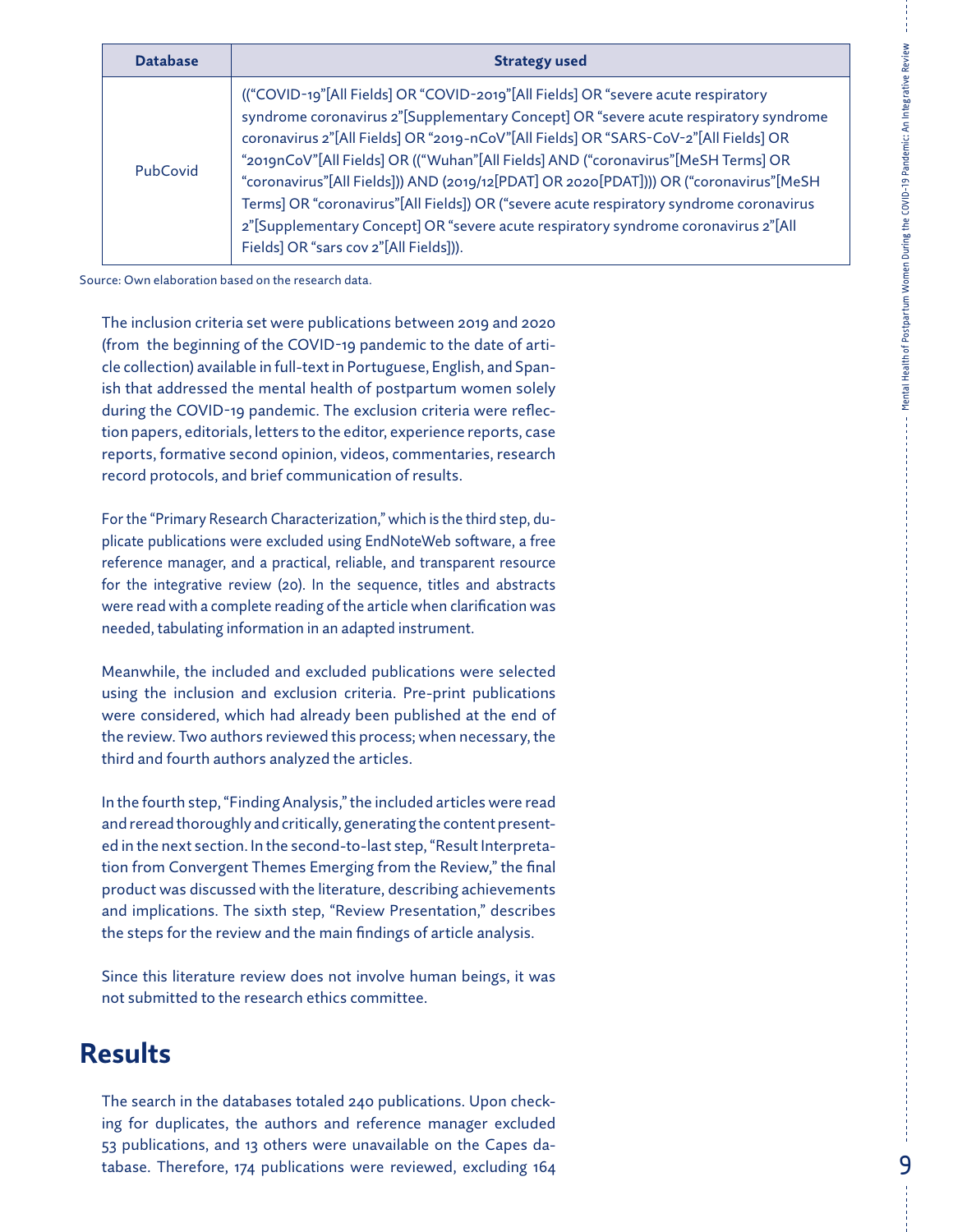

Source: Own elaboration based on survey data and PRISMA adaptation (22).

**AQUICHAN** | eISSN 2027-5374 | AÑO 22 - VOL. 22 Nº 2 - CHÍA, COLOMBIA - ABRIL-JUNIO 2022 | e2227

AQUICHAN | eISSN 2027-5374 | AÑO 22 - VOL. 22 Nº 2 - CHÍA, COLOMBIA - ABRIL-JUNIO 2022 | e2227

The results in Table 2 present studies conducted in the United Kingdom, the United States, China, Iran, Serbia, Turkey, Israel (*n* = 1 each), and Italy (*n* = 3). The publishing journals were mostly correlated to mental health or women's health. All those included were published in 2020 during May (*n* = 2), September (*n* = 2), October (*n* = 1), November (*n* = 3), and December (*n* = 2). The study types consisted of qualitative descriptive (*n* = 1), review (*n* = 1), cohort (*n* = 2), case-control (*n* = 1), quantitative descriptive (*n* = 1), and cross-sectional descriptive studies (*n* = 4). Overall, we noted that these studies aim to understand mood symptomatology, especially depressive symptoms in postpartum women during the COVID-19 pandemic.

Data collection was performed digitally (*n* = 5), on-site (*n* = 3), and bibliographically (*n* = 2). In addition to other instruments associated with data collection, the Edinburgh Postnatal Depression Scale (EPDS) was used (*n* = 8).

The evidence level was identified according to the articles' methodological characteristics and followed Melnyk and Fineout-Overholt's proposal (23):

Level I: Systematic reviews or meta-analyses of randomized controlled studies or evidence-based practice guidelines based on randomized studies or meta-analyses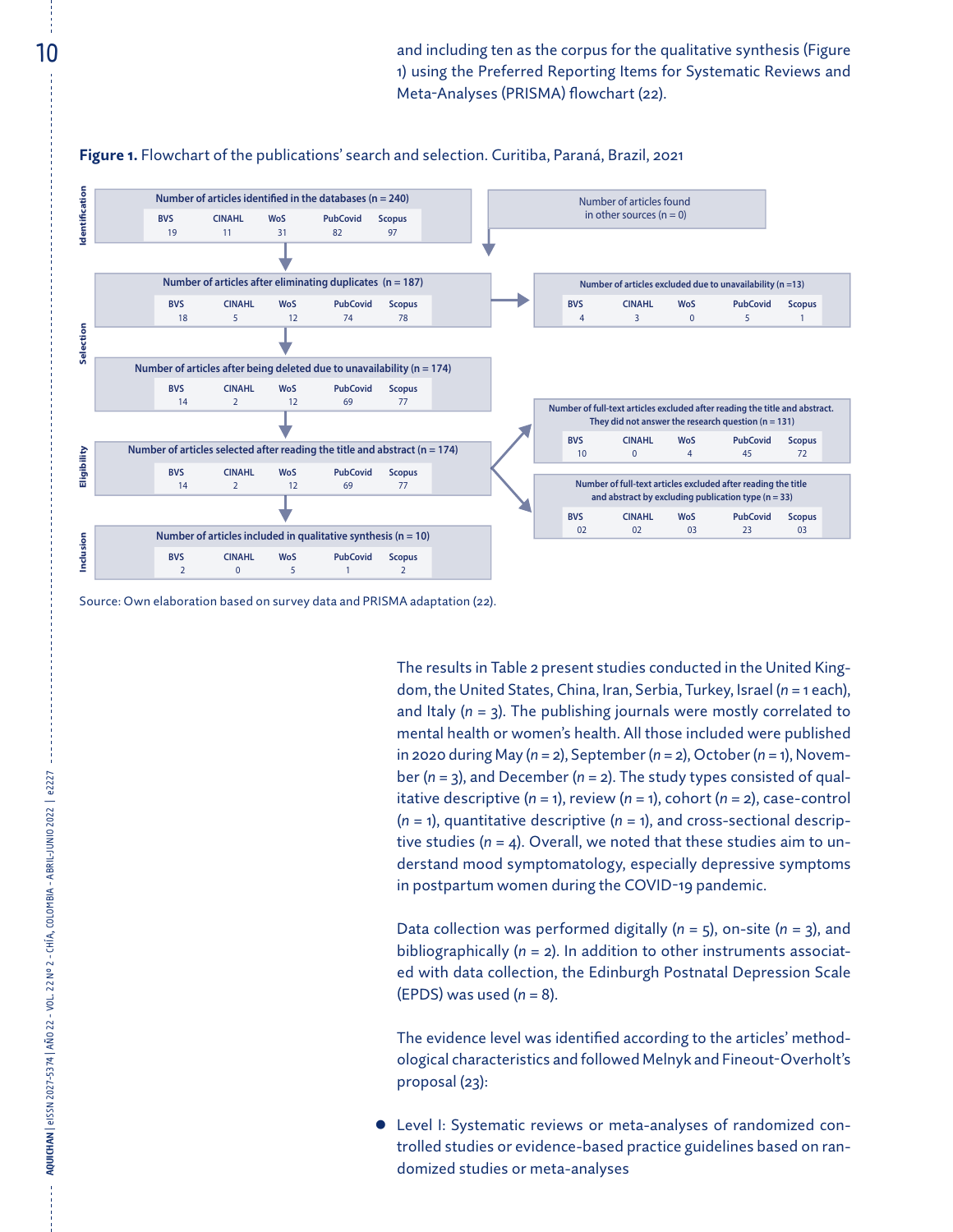- **•** Level II: Well-designed randomized clinical trials
- $\bullet$  Level III: Well-delimited controlled trials without randomization
- **•** Level IV: Well-designed case-control and cohort studies
- **•** Level V: Systematic reviews of descriptive and qualitative studies
- **•** Level VI: Descriptive or qualitative studies
- **•** Level VII: Authority opinions or expert committee reports

Level I evidence considers that the recommendations contained in these publications are highly applicable in professional practice when compared to level VI. In this review, the levels identified were IV ( *n* = 3), V ( *n* = 1), and VI ( *n* = 6).

Based on the articles read, two main contents emerged: "the effects of the COVID-19 pandemic on the mental health of postpartum women" and "care measures for the mental health of postpartum women during the COVID-19 pandemic". Regarding "the effects of the COVID-19 pandemic on the mental health of postpartum women", despite the particularities of each study, this pandemic caused postpartum women to feel depressed, lonely, in an irritable mood, and worried (24), with depression and post-traumatic stress symptoms (25). Con cerning the prevalence of PPD, 12.4 % presented with possible PPD (26), 14.7 % with risk for PPD (27), 30 % with a prevalence of PPD (28), 44.40 % with a prevalence of depressive symptoms, 51.90 % with perceived stress (29), and 14.8 % were at risk for nonpsychotic mood and anxiety disorders (30).

Comparing the postpartum period before and during this pandem ic, postpartum women in the latter group were at 30 % higher risk for PPD (27), with higher scores also for anhedonia and anxiety (31). In the study that compared non-postpartum women to postpartum women in the pandemic, the latter presented with increased anxi ety, negative feelings, and disability (30).

In this pandemic context, economic issues such as lower family in come, inability to buy food (29), unemployment (29,30), financial support from family members (29) and sociodemographic issues such as being an immigrant (28), living in an area with higher infec tion rates (29), being over 35 years old and single (30) were pointed out as factors related to the deterioration of the mental health of postpartum women. Furthermore, low social support was associat ed with higher EPDS values (28,30). Other factors such as the pain experienced at delivery (25), previous abortion history (29), and pre vious emotional issues (29,30) posed a risk for PPD. Another study demonstrated that postpartum women were at lower risk of high EPDS scores during the pandemic (32) and that these women esti mated no need for professional psychological support (30).

Themes related to worrying about exposure (31), getting COVID-19 and having a sustained fever (28), contact with people infected with COVID-19, and fear of the baby contracting the infection (29) were Mental Health of Postpartum Women During the COVID-19 Pandemic: An Integrative Review

Mental Health of Postpartum Women During the COVID-19 Pandemic: An Integrative Review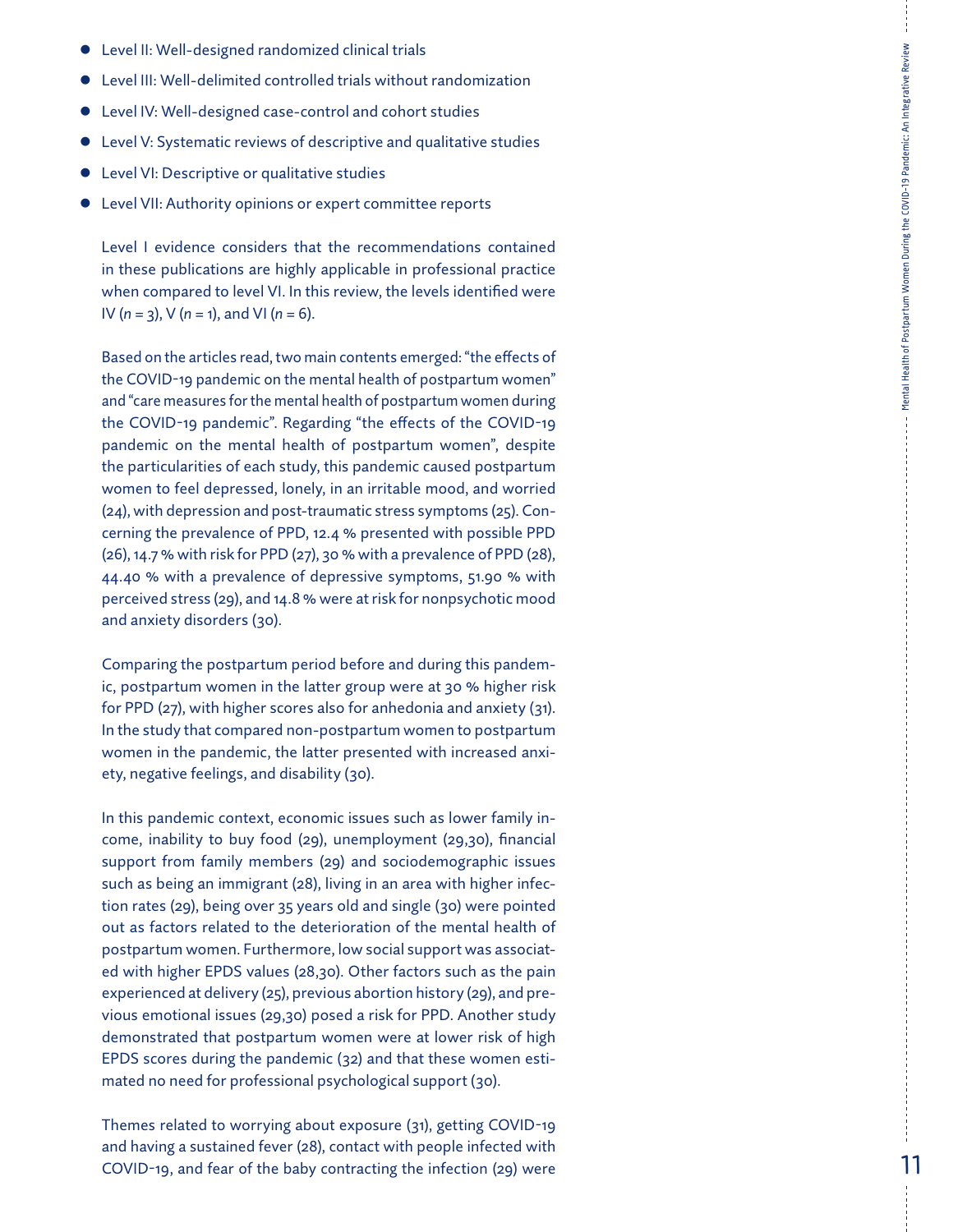12 associated with worsening mental health. Regarding preventive measures, separation from mother and baby postpartum (33), quarantine (30,31), isolation (30), hospital isolation (31), staying in an isolated room, and not receiving visits (27) were flagged as contributors to worsening depression symptoms. From another perspective, one article pointed out that women with a higher socioeconomic status showed no changes in mood following childbirth with social containment measures and decreased depression symptomatology (26).

> In "care measures for the mental health of postpartum women during the COVID-19 pandemic", caring for oneself and contact with support groups (24), quietude in hospitalization, having received support from professionals (25), and avoiding sharing eating utensils (28) were protective measures for their mental health. Going out for physical activity and relaxation techniques were means of coping with the imposed lockdown (24).

## **Discussion**

Considering the global challenge of producing information on SARS-CoV-2 for public health, care, and research (33), it is noted that the articles included started being published in May 2020, peaking at the end of the second half (September, October, November, and December). The most significant number of publications in November indicates a possible gradation in the development of research and knowledge during the first year of the pandemic. Italy ranks as the country with the highest number of publications, possibly due to being the first epicenter of the pandemic in Europe, with numerous positive cases and deaths from COVID-19, lockdown, and quarantine on a large scale (31).

Regarding the type of research, cross-sectional studies and those that used the EPDS for data collection stand out. This instrument inquires upon postpartum depression symptomatology and, given its sensitivity in the research, supports clinical practice in the health field (34, 35).

| <b>First</b><br>author | Country/<br>Journal/<br><b>Publication</b><br>month/<br><b>Database</b>                                                                       | <b>Title</b>                                                                                                                                | <b>Objective</b>                                                                                                        | <b>Method</b>                                                                                                           | <b>Results</b>                                                                                                                                                                                                                                                                                                                                                                                                                                                                                                                                                                              | <b>Evidence</b><br>level |
|------------------------|-----------------------------------------------------------------------------------------------------------------------------------------------|---------------------------------------------------------------------------------------------------------------------------------------------|-------------------------------------------------------------------------------------------------------------------------|-------------------------------------------------------------------------------------------------------------------------|---------------------------------------------------------------------------------------------------------------------------------------------------------------------------------------------------------------------------------------------------------------------------------------------------------------------------------------------------------------------------------------------------------------------------------------------------------------------------------------------------------------------------------------------------------------------------------------------|--------------------------|
| DibS(24)               | United<br>Kingdom<br><i><u><b>International</b></u></i><br>Journal of<br>Gynecology &<br><b>Obstetrics</b><br>September<br>2020<br><b>BVS</b> | "Maternal<br>mental health<br>and coping<br>during the<br>COVID-19<br>lockdown in the<br>UK: Data from<br>the COVID-19<br>New Mum<br>Study" | To evaluate how<br>the mothers were<br>feeling and dealing<br>with the lockdown<br>and potential ways to<br>assist them | Descriptive<br>analysis; online<br>survey;<br>participation of<br>1,329 women with<br>infants under 12<br>months of age | More than half (71%) of these mothers reported<br>feeling depressed, lonely, irritable, and worried<br>since the start of the lockdown but able to cope<br>with the situation. Health care and contact with<br>support groups were predictors of improved<br>mental health while going out to work, lower<br>family income, and the impact of the lockdown<br>on their ability to buy food were predictors of<br>worsening mental health.<br>Getting out for physical activity and relaxation<br>techniques such as meditation and yoga were<br>potential ways of coping with the lockdown. | VI                       |

**Table 2.** Articles included for review according to first author, country of research, journal, month and publication database, title, objective, method, results, and evidence level. Curitiba, Paraná, Brazil, 2021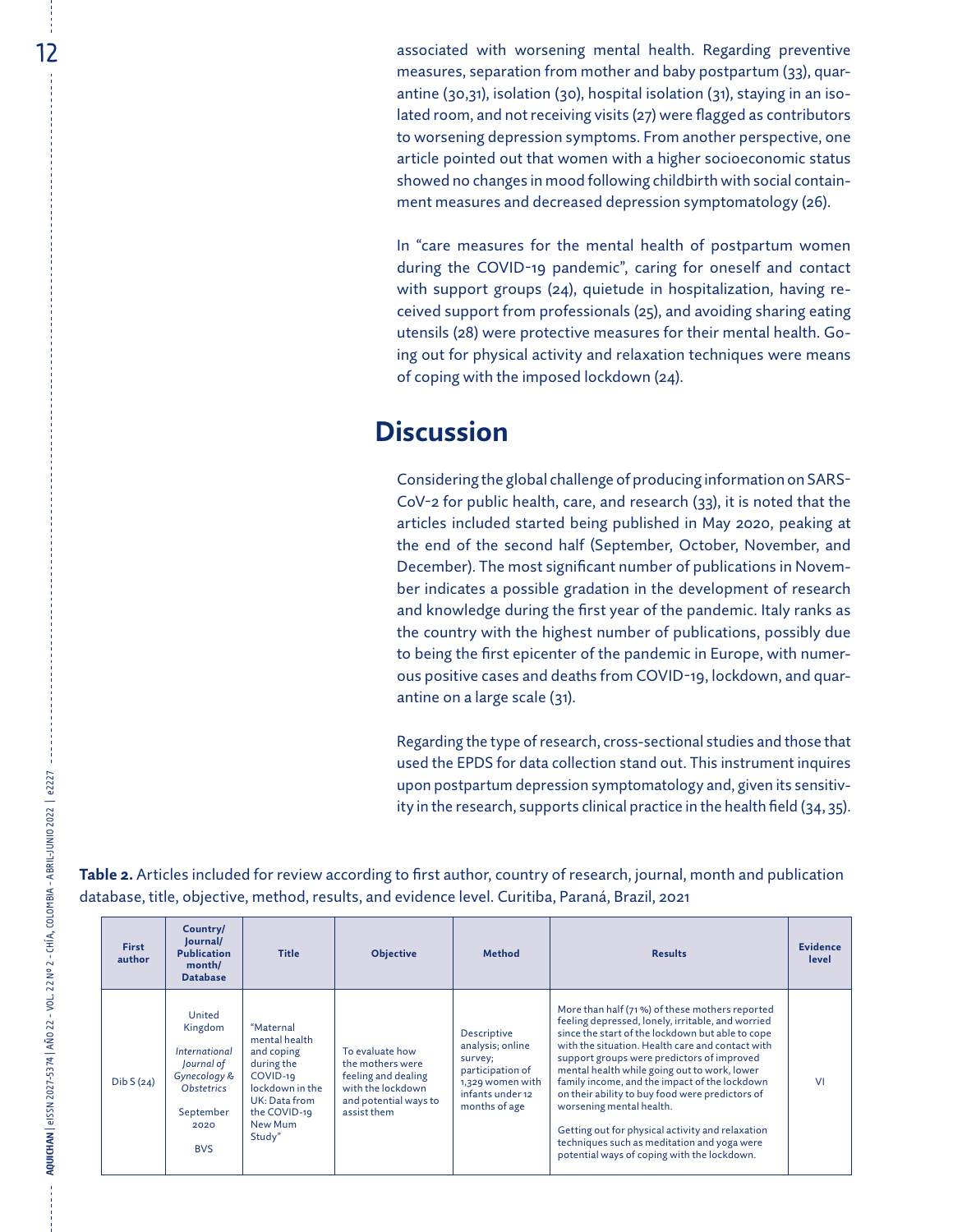| <b>First</b><br>author       | Country/<br>Journal/<br><b>Publication</b><br>month/<br><b>Database</b>                | <b>Title</b>                                                                                                                                                                                 | <b>Objective</b>                                                                                                                                                                                                                                                                                                                                                                                    | <b>Method</b>                                                                                                                                                                                                                                                                       | <b>Results</b>                                                                                                                                                                                                                                                                                                                                                                                                                                                                                                                                                                                                                                                                                                                                                                                                                                                                                     | <b>Evidence</b><br>level |
|------------------------------|----------------------------------------------------------------------------------------|----------------------------------------------------------------------------------------------------------------------------------------------------------------------------------------------|-----------------------------------------------------------------------------------------------------------------------------------------------------------------------------------------------------------------------------------------------------------------------------------------------------------------------------------------------------------------------------------------------------|-------------------------------------------------------------------------------------------------------------------------------------------------------------------------------------------------------------------------------------------------------------------------------------|----------------------------------------------------------------------------------------------------------------------------------------------------------------------------------------------------------------------------------------------------------------------------------------------------------------------------------------------------------------------------------------------------------------------------------------------------------------------------------------------------------------------------------------------------------------------------------------------------------------------------------------------------------------------------------------------------------------------------------------------------------------------------------------------------------------------------------------------------------------------------------------------------|--------------------------|
| Ostacoli L<br>(25)           | Italy<br><b>BMC</b><br>Pregnancy<br>and Childbirth<br>November<br>2020<br><b>BVS</b>   | "Psychosocial<br>factors<br>associated with<br>postpartum<br>psychological<br>distress during<br>the COVID-19<br>pandemic: A<br>cross-sectional<br>study"                                    | To investigate<br>the prevalence of<br>depressive and<br>post-traumatic stress<br>symptoms in women<br>who gave birth<br>during the COVID-19<br>pandemic and their<br>associations with<br>quarantine measures,<br>obstetric factors, and<br>relational attachment<br>style                                                                                                                         | Cross-sectional:<br>online survey;<br>administration<br>of EPDS, IES-R<br>(Impact of<br><b>Event Scale-</b><br>Revised), and<br>RQ (Relationship<br>Questionnaire);<br>participation of<br>163 postpartum<br>women                                                                  | A total of 44.2 % experienced depression<br>symptoms, and 42.9 % experienced post-<br>traumatic stress symptoms following childbirth.<br>The relational attachment was avoidant-<br>disdainful and avoidant with fear, related to the<br>risk of depression and post-traumatic stress<br>symptoms, respectively. The pain felt at delivery<br>represented a risk factor for depression; the<br>quietness at hospitalization due to the absence<br>of visitors and the support from healthcare<br>professionals represented a protective factor.                                                                                                                                                                                                                                                                                                                                                    | VI                       |
| Silverman<br>ME (26)         | <b>The United</b><br><b>States</b><br>Scientific<br>Reports<br>December<br>2020<br>WoS | "Postpartum<br>mood among<br>universally<br>screened<br>high and low<br>socioeconomic<br>status patients<br>during<br>COVID-19 social<br>restrictions in<br>New York City."                  | To determine<br>any changes in<br>postpartum mood<br>symptomatology<br>among patients who<br>gave birth before and<br>during the COVID-19<br>pandemic<br>To explore whether<br>any differences<br>in reported<br>postpartum mood<br>symptomatology<br>existed between those<br>living at high and low<br>socioeconomic levels<br>during these same<br>periods                                       | Cohort;<br><b>EPDS</b> data<br>collection in the<br>medical record;<br>participation of<br>516 women in<br>the postpartum<br>period                                                                                                                                                 | A total of 12.4 % of the women scored above nine,<br>suggesting depression.<br>A statistically significant change in mood<br>symptomatology was observed between the<br>socioeconomic groups during the COVID-19<br>restrictions: women with lower socioeconomic<br>status showed a decrease in depressive<br>symptomatology.                                                                                                                                                                                                                                                                                                                                                                                                                                                                                                                                                                      | IV.                      |
| Oskovi-<br>Kaplan ZA<br>(27) | Turkey<br>Psychiatric<br>Quarterly<br>September<br>2020<br><b>Scopus</b>               | "The effect<br>of COVID-19<br>pandemic<br>and social<br>restrictions on<br>depression rates<br>and maternal<br>attachment<br>in immediate<br>postpartum<br>women: A<br>preliminary<br>study" | To evaluate the<br>rates of postpartum<br>depression and<br>maternal-infant<br>attachment status<br>among women<br>in the immediate<br>postpartum period<br>whose last trimester<br>overlapped with the<br>lockdowns and who<br>gave birth in a tertiary<br>care center that had<br>stringent hospital<br>restrictions due to<br>also providing care to<br>COVID-19 patients in<br>Turkey's capital | Quantitative<br>descriptive study;<br>administration of<br><b>EPDS</b> and<br>MAI (Maternal<br>Attachment<br>Inventory);<br>participation of<br>223 women in<br>the immediate<br>postpartum<br>period (48 hours)                                                                    | The mean EPDS score was $7(7)$ , and $33(14.7%)$<br>women were identified as at risk for PPD.<br>The mean score on the MAI was 100 (26); the<br>MAI scores of women with depression were<br>significantly lower than those of women without<br>depression, 73 (39) vs. 101 (18), respectively<br>[p < 0, 001].<br>It is suggested that the risk of PPD during the<br>pandemic increased compared to pre-pandemic<br>levels.<br>The fact that postpartum women stay in isolated<br>rooms and are not allowed to have any visitors<br>may have influenced their higher EPDS scores.                                                                                                                                                                                                                                                                                                                  | VI                       |
| Liang <sub>P</sub><br>(28)   | China<br><b>BMC</b><br>Psychiatry<br>November<br>2020<br>WoS                           | "Prevalence<br>and factors<br>associated with<br>postpartum<br>depression<br>during the<br>COVID-19<br>pandemic<br>among women<br>in Guangzhou,<br>China: A cross-<br>sectional study"       | To investigate the<br>prevalence of PPD<br>and explore the PPD-<br>related factors among<br>women in Guangzhou,<br>China, during the<br>COVID-19 pandemic                                                                                                                                                                                                                                           | Cross-sectional<br>study;<br>online survey;<br>administration<br>of the EPDS<br>and structured<br>questionnaire;<br>participation of<br>845 women in<br>the postpartum<br>period between 6<br>and 12 weeks                                                                          | The PPD prevalence was 30 % in women within<br>6-12 weeks postpartum. The factors significantly<br>related to the highest PPD scores were being an<br>immigrant, having a sustained fever, insufficient<br>social support, concerns regarding COVID-19<br>infection, preventive measures such as avoiding<br>sharing eating utensils, and the lowest PPD<br>scores.                                                                                                                                                                                                                                                                                                                                                                                                                                                                                                                                | VI                       |
| Spinola <sub>O</sub><br>(29) | Italy<br><b>Frontiers in</b><br>Psychiatry<br>November<br>2020<br><b>WoS</b>           | "Effects of<br>COVID-19<br>epidemic<br>lockdown on<br>postpartum<br>depressive<br>symptoms in a<br>sample of Italian<br>mothers"                                                             | To explore the impact<br>of COVID-19 on PPD<br>symptoms in mothers<br>with children under<br>one year of age                                                                                                                                                                                                                                                                                        | Cross-sectional<br>study; online<br>survey;<br>administration<br>of the EPDS, the<br>SPSS (Scale of<br><b>Perceived Social</b><br>Support), and the<br><b>MSSS</b><br>(Maternity Social<br>Support Scale);<br>participation of<br>243 women with<br>children aged up<br>to one year | In 44.40%, a prevalence of PPD symptoms<br>occurred; in 51.90%, a substantial perception<br>of stress was noted; 87.20 % indicated deficient<br>maternal support; 61% indicated that COVID-19<br>affected breastfeeding.<br>Time off work and receiving financial assistance<br>from family members were significantly<br>associated with depression symptoms.<br>Having been in contact with people infected with<br>COVID-19 and fear of the baby being infected<br>with the disease were significantly related to<br>increased EPDS scores; women who reported no<br>fear that their close ones were infected with the<br>disease had higher EPDS scores.<br>Prior abortion history and emotional issues<br>significantly affected higher EPDS scores.<br>Women quarantined in northern Italy had higher<br>depression and perceived stress scores than<br>those in central and southern Italy. | VI                       |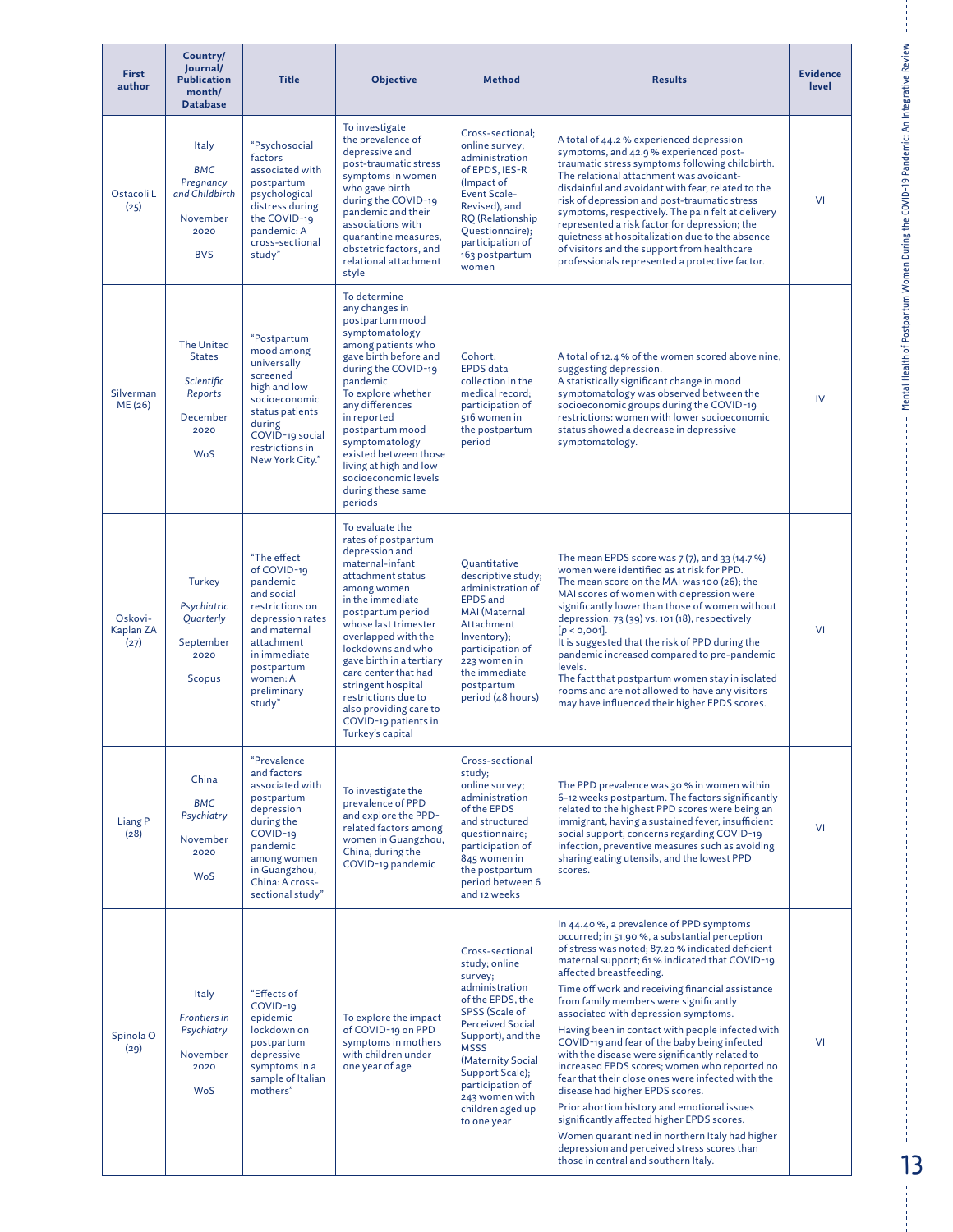| <b>First</b><br>author | Country/<br>Journal/<br><b>Publication</b><br>month/<br><b>Database</b>                          | <b>Title</b>                                                                                                                                                     | <b>Objective</b>                                                                                                                                                                                                                                              | <b>Method</b>                                                                                                                                                                                                            | <b>Results</b>                                                                                                                                                                                                                                                                                                                                                                                                                                                                                                                                                                                                                                                                                                                                                                                                                                                                                                                                                                                                                                                                                                                                                                                                                                                                                                                                                                                                                                                                                      | <b>Evidence</b><br>level |
|------------------------|--------------------------------------------------------------------------------------------------|------------------------------------------------------------------------------------------------------------------------------------------------------------------|---------------------------------------------------------------------------------------------------------------------------------------------------------------------------------------------------------------------------------------------------------------|--------------------------------------------------------------------------------------------------------------------------------------------------------------------------------------------------------------------------|-----------------------------------------------------------------------------------------------------------------------------------------------------------------------------------------------------------------------------------------------------------------------------------------------------------------------------------------------------------------------------------------------------------------------------------------------------------------------------------------------------------------------------------------------------------------------------------------------------------------------------------------------------------------------------------------------------------------------------------------------------------------------------------------------------------------------------------------------------------------------------------------------------------------------------------------------------------------------------------------------------------------------------------------------------------------------------------------------------------------------------------------------------------------------------------------------------------------------------------------------------------------------------------------------------------------------------------------------------------------------------------------------------------------------------------------------------------------------------------------------------|--------------------------|
| Stonajov J<br>(30)     | Serbia<br>International<br>Journal of<br>Psychiatry in<br>Medicine<br>December<br>2020<br>WoS    | "The risk for<br>nonpsychotic<br>postpartum<br>mood and<br>anxiety disorders<br>during the<br>COVID-19<br>pandemic"                                              | To recognize the<br>risk factors for<br>nonpsychotic<br>postpartum mood<br>and anxiety disorders<br>(NPMADs) in women<br>during the pandemic<br>and police lockdown in<br>a state of emergency<br>in Serbia                                                   | Cross-sectional<br>study; online<br>survey;<br><b>EPDS</b><br>administration;<br>participation of<br>108 postpartum<br>women with<br>children aged<br>under 12 months.                                                   | 14.8 % of postpartum women were at risk for<br>nonpsychotic postpartum mood and anxiety<br>disorders, while 85.2 % were not at risk.<br>Women over 35 years old, single, unemployed or<br>who became unemployed due to the pandemic, or<br>were dissatisfied with family income scored higher<br>on the EPDS.<br>Quarantine, social isolation, lack of social support,<br>and emotional issues were significantly associated<br>with the risk of NPMADs.<br>When comparing non-postpartum and postpartum<br>women, postpartum women were more anxious,<br>experienced helplessness and negative feelings, and<br>were more worried for no real reason while in social<br>isolation. Postpartum women estimated no need for<br>psychological support from a professional.                                                                                                                                                                                                                                                                                                                                                                                                                                                                                                                                                                                                                                                                                                                            | VI                       |
| Zanardo V<br>(31)      | Italy<br>International<br>Journal of<br>Gynecology &<br>Obstetrics<br>May 2020<br>PubCovid       | "Psychological<br>impact of<br>COVID <sub>19</sub><br>quarantine<br>measures in<br>northeastern<br>Italy on mothers<br>in the immediate<br>postpartum<br>period" | To explore whether<br>quarantine measures<br>and hospital<br>containment policies<br>among women giving<br>birth in a COVID-19<br>"hotspot" area in<br>northeastern Italy<br>increased psycho-<br>emotional distress<br>in the immediate<br>postpartum period | Retrospective<br>case-control<br>study;<br>administration<br>of the EPDS in<br>the immediate<br>postpartum<br>period;<br>participation of 91<br>women from the<br>study group and<br>101 women from<br>the control group | The study group consisting of postpartum women<br>during the COVID-19 pandemic ( $n = 91$ ) had<br>significantly higher EPDS values compared to the<br>pre-pandemic control group ( $n = 101$ ) (8.5 ± 4.6 vs.<br>$6.34 \pm 4.1$ ; $P < 0.001$ ).<br>A total of 30 % of the study group presented with<br>an increased risk of PPD (EPDS > 12)<br>Anhedonia, anxiety, and depression scored higher<br>in the postpartum women study group during<br>the COVID-19 pandemic compared to the control<br>group, with a significant difference for anhedonia.<br>The quarantine and hospital containment<br>measures strongly impacted postpartum women<br>and, added to the fear of exposure to COVID-19,<br>may worsen depressive symptoms.                                                                                                                                                                                                                                                                                                                                                                                                                                                                                                                                                                                                                                                                                                                                                            | IV                       |
| Pariente G<br>(32)     | <b>Israel</b><br>Archives of<br>Women's<br><b>Mental Health</b><br>October 2020<br><b>Scopus</b> | "Risk for<br>probable<br>postpartum<br>depression<br>among women<br>during the<br>COVID-19<br>pandemic"                                                          | To evaluate the<br>risk of postpartum<br>depression among<br>women who gave birth<br>during the COVID-19<br>pandemic compared<br>to the risk among<br>women who gave birth<br>before the COVID-19<br>pandemic                                                 | Cohort study<br>on-site; EPDS<br>administration<br>in the immediate<br>postpartum<br>period;<br>participation of<br>223 women.                                                                                           | Women who gave birth during the COVID-19<br>pandemic were at a lower risk of scoring high<br>$(> 10)$ or very high ( $\geq 13$ ) on the EPDS compared<br>to women who gave birth before the COVID-19<br>pandemic (16.7 % vs. 31.3 %, $p = 0.002$ and 6.8 %<br>vs. 15.2 %, $p = 0.014$ , for EPDS ≥ 10 and EPDS ≥ 13,<br>respectively).<br>Maternal age, ethnicity, marital status, and<br>adverse pregnancy outcomes were independently<br>associated with a lower risk of depression<br>(adjusted OR 0.4, $CI = 95% 0.23 - 0.70$ , $p = 0.001$<br>and adjusted OR 0.3, $CI = 95% 0.15 - 0.74$ , $p = 0.007$<br>for EPDS scores $>$ 10 and $>$ 13, respectively).                                                                                                                                                                                                                                                                                                                                                                                                                                                                                                                                                                                                                                                                                                                                                                                                                                   | IV                       |
| Sighaldeh<br>SS(33)    | Iran<br>Journal of<br>Maternal-Fetal<br>& Neonatal<br>Medicine<br><b>May 2020</b><br>WoS         | "Care of<br>newborns born<br>to mothers<br>with COVID-19<br>infection; a<br>review of existing<br>evidence"                                                      | To discuss how to<br>care for a newborn of<br>a mother suspected<br>or infected with<br>COVID-19 from the<br>existing evidence                                                                                                                                | Systematic review<br>study;<br>articles and<br>guidelines related<br>to COVID-19 in<br>reproductive<br>health, maternal,<br>and newborn<br>health                                                                        | It was found that maternal concern exists<br>regarding fetal radiation exposure by<br>computerized tomography. Vertical transmission<br>of COVID-19 is inconclusive. Early delivery of<br>women with COVID-19 is recommended when<br>the mother is experiencing severe symptoms;<br>however, testing positive for COVID-19 is not the<br>sole indicator for early delivery.<br>Late cord clamping is not indicative of an<br>increased possibility of virus transmission, and its<br>maintenance is recommended; early clamping is<br>suggested if the mother presents with infection<br>symptoms.<br>Divergence exists regarding skin-to-skin contact,<br>and a shared decision with the parents is essential.<br>COVID-19 can have an insidious onset and be<br>nonspecific in infants.<br>The screening for COVID-19 in newborns<br>delivered by mothers with the disease involves<br>collecting nasopharyngeal, oropharyngeal, and<br>rectal swabs within 24 hours of birth and 24<br>hours after the first collection, CT scanning, and<br>epidemiologic history.<br>Separation of the dyad if the mother tests positive<br>for COVID-19 and no direct breastfeeding may<br>occur due to the risk of disease transmission<br>following delivery; isolation of the baby, and care<br>with the milking of breast milk may occur.<br>Separation of the mother-infant dyad and not<br>breastfeeding may damage the mother-infant<br>bond and increase maternal stress in the<br>postpartum period. | $V^*$                    |

\*Referred to by the authors of the article as a systematic review.

Source: Own elaboration based on the research results.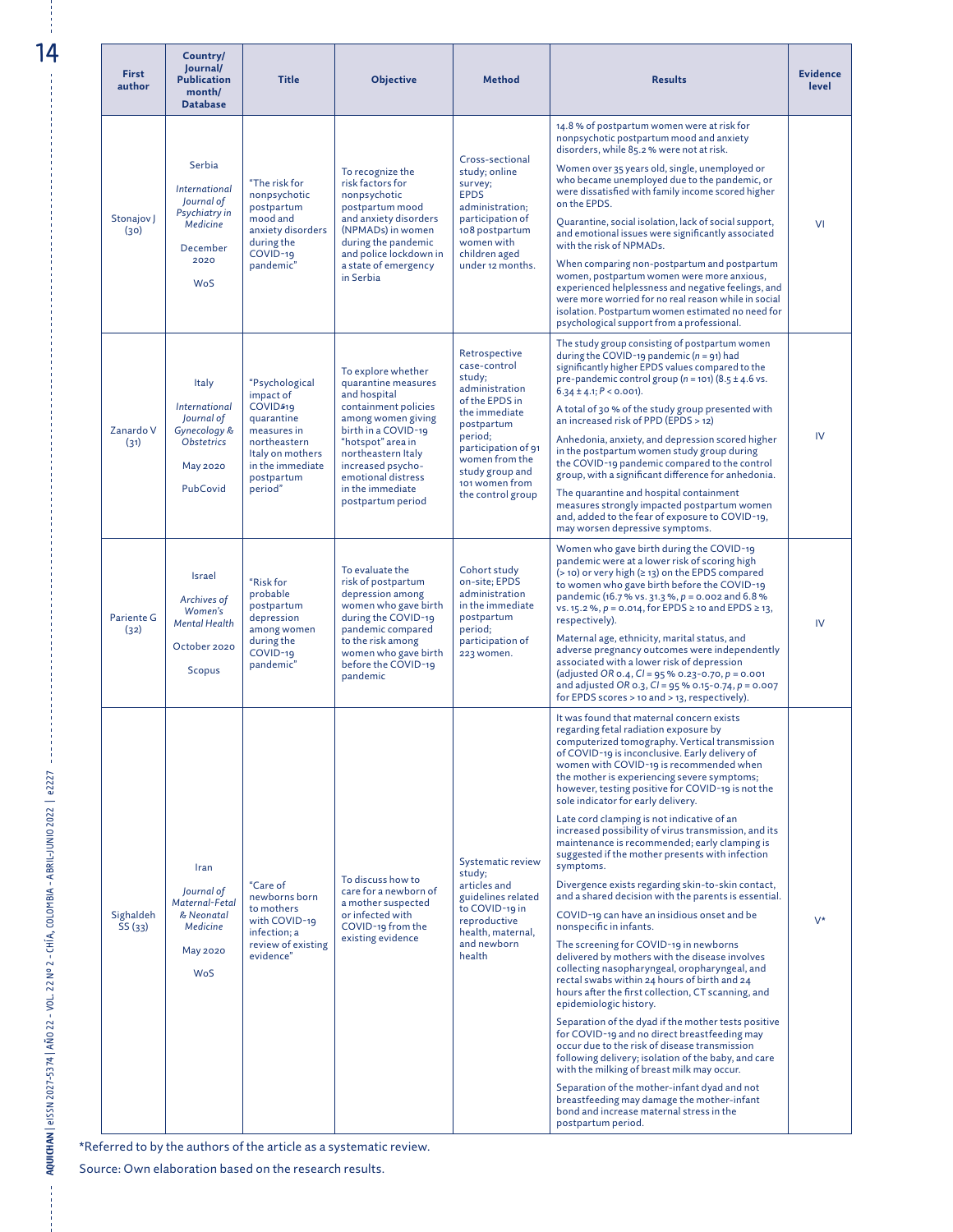The data collection strategy used the most was the virtual collection, possibly influenced by this pandemic's implications on field research, highlighting ventures conducted remotely that innovated research in this context (36,37). In this sense, it is vital to conduct research con tinuously, not limiting it to emergency contexts (38), as while periods of crisis reveal challenges for research, the mission of reducing un certainty and assisting public health remains (39).

Relative to the evidence level, Level VI contained the most significant number of studies, which indicates the development of research on this theme with other methodological designs. However, given the conditions imposed by the pandemic, it is necessary to develop al ternative means of research other than face-to-face. The need for timely access to information has made it essential for the method ological research design to factor in the impositions resulting from the pandemic. Identifying the level of evidence in a review enables critical observation of the information for use in clinical practice (23). Despite the lack of symmetry in the publication of studies with well-defined methodological designs and a high level of scientific evidence that enables and subsidizes such evidence in professional nursing practice, the best evidence available is used instead of the best possible evidence. Among the publications in Brazil, systematic reviews without or with meta-analysis, protocol reviews, the syn thesis of evidence studies, and the integrative review are the most adopted methodologies (40).

## **The effects of the COVID-19 pandemic on the mental health of postpartum women**

Epidemic events produce adverse psychological effects, such as fear of getting sick, dying, loneliness, stress, depression, sadness, irrita tion, and feeling of loss (41,42), leading to emotional suffering and affecting the health and well-being of individuals. It is possible to ponder the effects of the current pandemic on mental health consid ering the population's psychological response to previous epidemics (42,43), which can be exteriorized in emotional responses, unhealthy behaviors, and disregard towards public health guidelines (42).

The articles pointed out that depression symptoms in postpartum women may worsen in the current setting. Maternal depression is considered one of the most common mental disorders during pregnancy or postpartum (44) and affects 13 % to 19 % of pregnant women (45). In Brazil, a prevalence of 26.3 % (44) countrywide and 14 % (46) of PPD has been reported in the South of the country. Sig nificantly greater severity of PPD symptoms is reported at the on set than before the pandemic, associating this event with increased mental health issues in the postpartum period (47). Sentiment analysis showed increased negativity (48) and a marked increase in the preva lence of self-reported significant depressive symptoms in the postpar tum period compared with before the pandemic (16).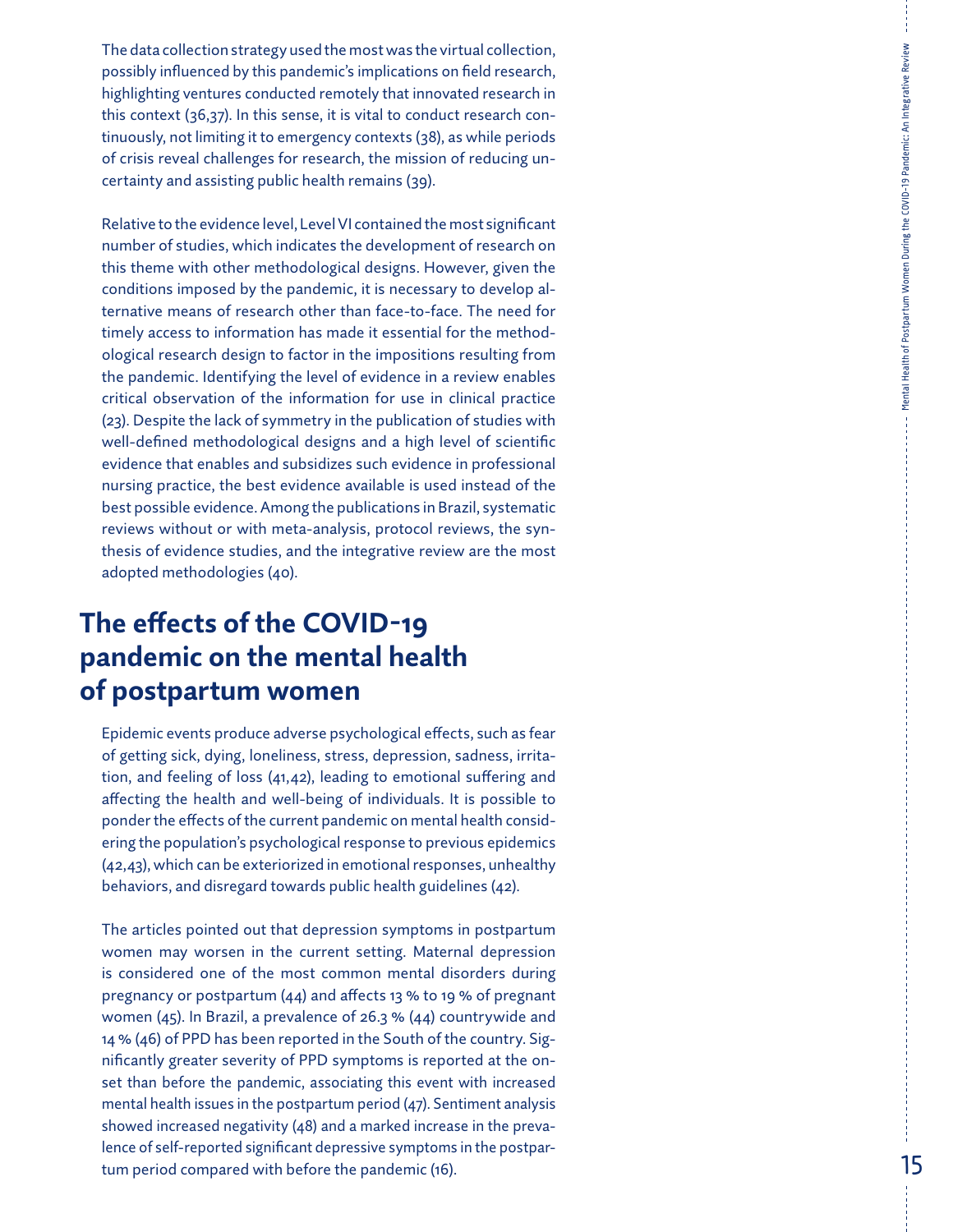$16 \,$  Factors that pose a risk for PPD exist. Prenatal anxiety, postpartum blues, family income, women's occupation, and pregnancy compli cations are mentioned as significantly relevant. High levels of stress, low social support, current or previous history of abuse, history of prenatal depression, and marital dissatisfaction issues stand out as the most common, and history of prenatal depression and current abuse as the strongest (45).

> In Brazil, risk factors significant for PPD were a brown-looking skin color, low economic status, alcohol consumption, history of mental disorder, unplanned pregnancy, being multiparous, improper care during birth or for the baby born (44). In the South of the country, personal or family history of depression, sadness experienced in the third gestational trimester, being multiparous and younger were associated with a higher risk for the disease (46).

> In the current pandemic, some risk factors may be increased, such as depression symptoms during pregnancy, a previous diagnosis of anxiety, perception of low social support during pregnancy, trau matic events before or during pregnancy, and harsh circumstances during pregnancy or postpartum, such as the death of a loved one, unemployment, and a high-stress load. There is a possibility of wors ening symptoms due to common mental disorders (besides depres sion and anxiety) during pregnancy, perception of low support from the partner, marital dissatisfaction, and low socioeconomic level, added to the economic changes resulting from the pandemic (49).

> Considering the known prevalence of PPD combined with changes in the postpartum period, the influence of the pandemic as a stress source (43,47), and issues such as unemployment and economic adversity, profound interference with perinatal mental health can be indicated (43). Furthermore, the measures globally adopted to decrease the transmission of SARS-CoV-2, such as quarantine, so cial distancing, and meeting cancellations, cause increased distress and the development of mental disorders (43) since reduced social support, social isolation, distance, and fear of being exposed or in fected have consequences for maternal mental health (50).

> The concern that a close person is infected increases the fear of loss, and the possible contact with someone who tested positive for SARS-CoV-2 can raise the fear that the baby may be infected (29). These aspects can increase feelings of anxiety and fear in women in labor, further considering the changes in face-to-face care flows (8), whose suspension led women to feel anxious, neglected, sad, and frustrated (15). Reports state that women in the perinatal period during the pandemic experienced high suffering due to the external environment of high risk, the despair by anticipation of mourning, the limitation of family and social support, the change in interper sonal relationships, and the guilt that altered the feeling of happi ness for the pregnancy (48).

> In this review, anxiety and stress issues were found. A study pointed out that 12 % of participating women presented with high depres -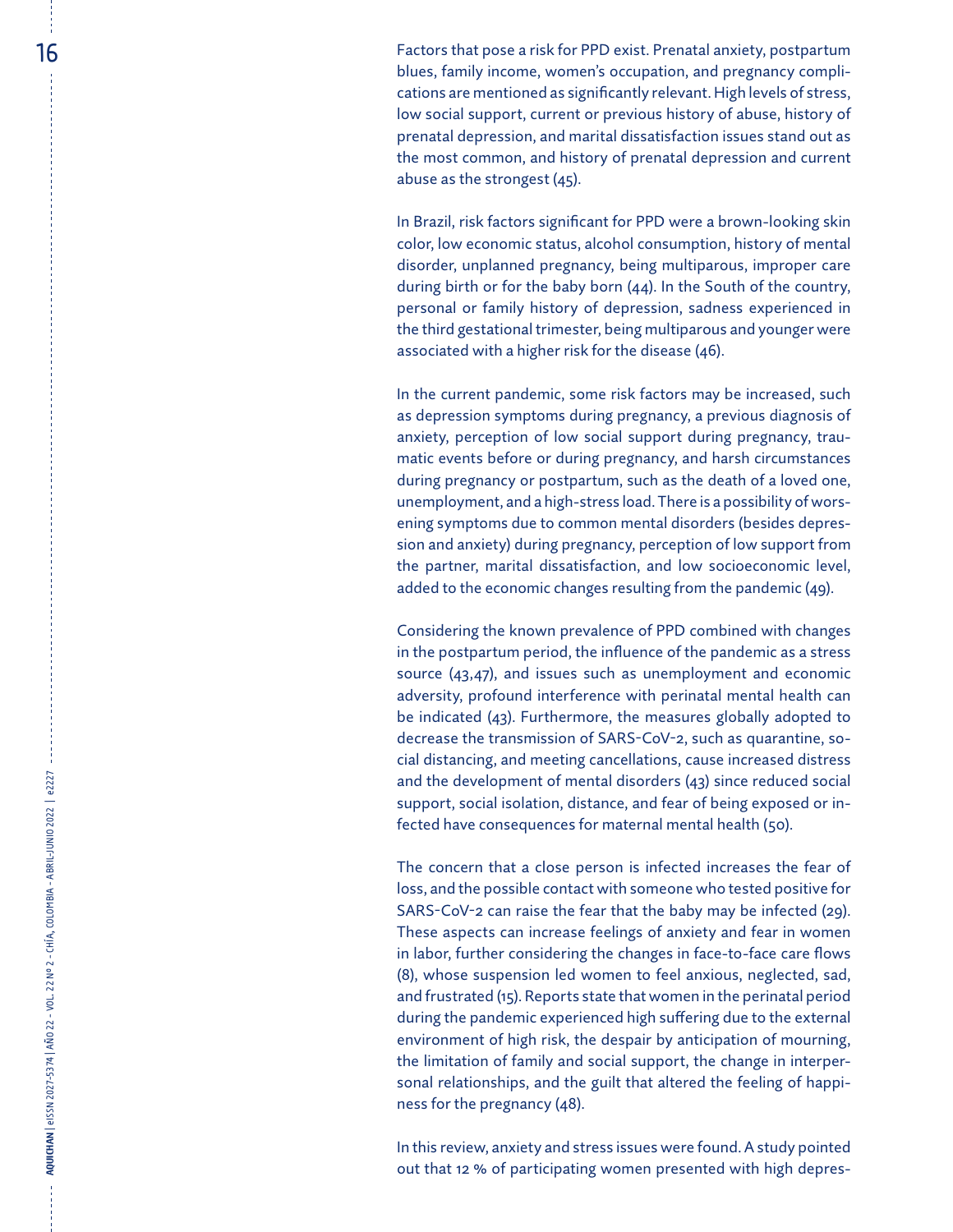sion symptomatology, 60 % had moderate or severe anxiety, and 40 %<br>felt lonely, mentioning the uncertainty regarding perinatal care, the risk of exposure of the dyad to infection, conflicting information, and the lack of a support network as key stress points (10).

During the pandemic, fathers are not allowed to visit, and newborns are isolated when tested positive for SARS-CoV-2. This isolation can harm the healthy neurodevelopment of newborns, as the presence of fathers in the postpartum stimulates the affective bond (51,52), in addition to the potential harm to the well-being and mental health of the mother (8). Evidence indicates that the uncertainty or exclu sion regarding the presence of a companion and inadequate sup port in breastfeeding influence negatively the quality of life during the postpartum period (15).

## **Care measures for the mental health of postpartum women during the COVID-19 pandemic**

Mental health care measures can mitigate the impact on obstet ric patients (43,50). Initiatives such as teleconsultation, multidisci plinary psychological and social care support can be used (51,53).

Receiving reliable information helps reduce the implication of fake news (54) and may contribute to the non-occurrence of adverse psy chological effects (28,53). In turn, watching negative news can lead to feelings of despair and helplessness (41), and lacking adequate in formation on the pandemic can influence the increase in fear (29,54), uncertainty (54), anxiety, depression, and other symptoms (29). Therefore, it is understood that access to reliable information is a strategy to cope with the adversities of the pandemic (41). Limiting and monitoring access to news regarding the pandemic may be ben eficial (9,42,50,55).

Engaging in moderate-intensity physical exercise (9,10,41,53) for at least 150 minutes a week reduces anxiety and depression compared to women who do not exercise (11). Having family bonds, enjoying mo ments of reading, watching movies, and listening to music, professional assistance provided through technological resources, implementing policies to assist the vulnerable, providing essential elements for sub sistence, hygiene, organization measures, meditation (9), and social support, an essential protective factor (6), are auxiliary in reducing the psychological effects of the pandemic (41). Communication through digital media (9,10,53), self-care activities (9,10), such as adequate sleep, healthy eating, emotional support from the partner staying at home, being outdoors, feelings of gratitude, and establishing rou tines were pointed out as sources of resilience (10).

Although the postpartum women estimate that they do not require psychological support from a professional (30), the importance of professional monitoring of mental health is emphasized (7) with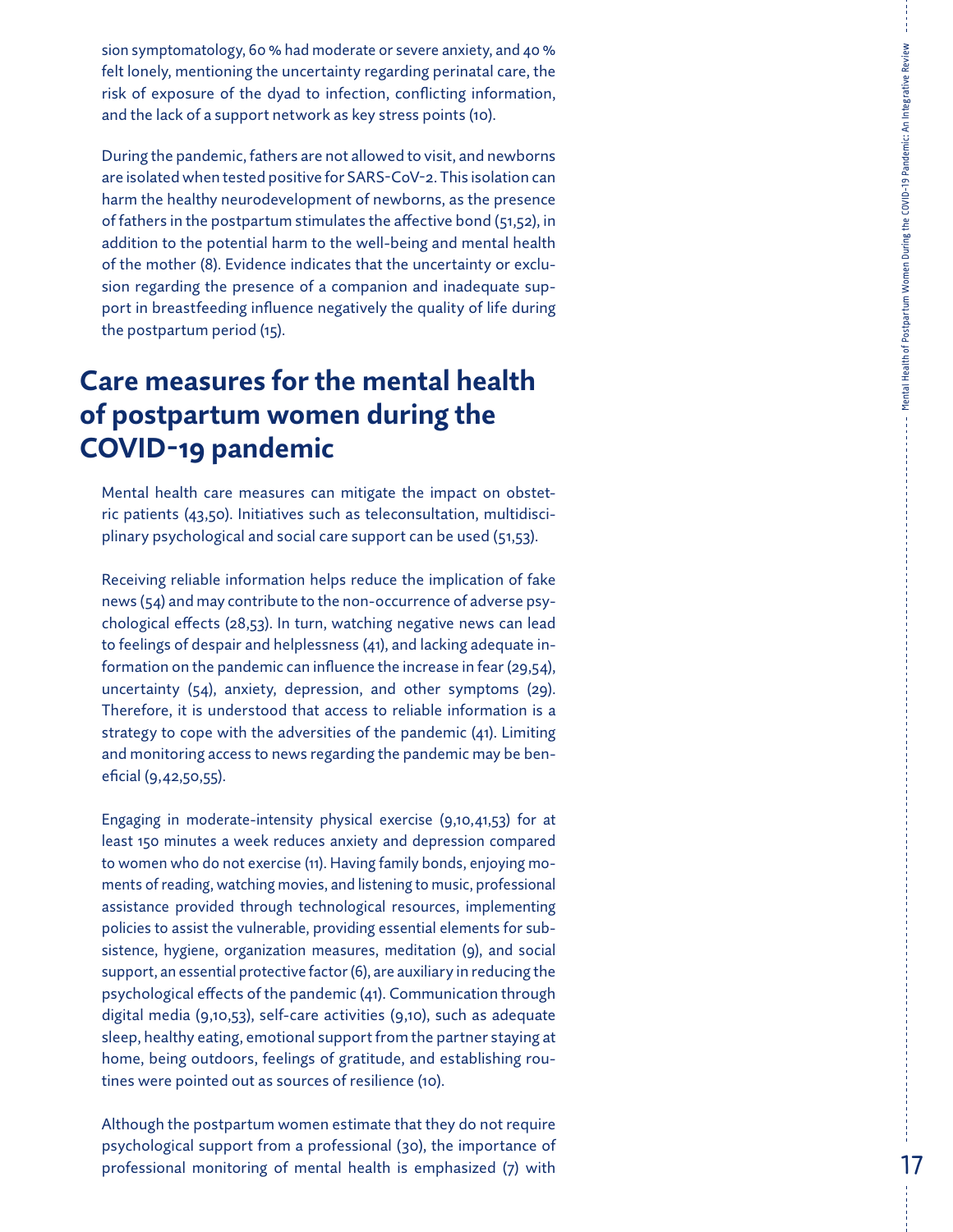$18$  and the manage and cope with stress through the symmetry symmetric symmetric symmetric symmetric symmetric symmetric symmetric symmetric symmetric symmetric symmetric symmetric symmetric symmetric symmetric symmetric implementation and continuity of routines and social and mental health assistance (42). To identify higher-risk situations, nurses need to be aware of the relationship between the pandemic and mental health in the pregnancy-postpartum cycle (50).

> Even though the COVID-19 pandemic has altered workflow in health care units and caused a high professional workload (51), the popula tion needs to be informed of which remote assistance mechanisms to seek for mental health support since the information from reli able sources decreases fear (54,56).

> When it is recorded that postpartum women had a lower risk of scor ing high on the EPDS during the pandemic, the influence of support and proximity of relatives is thought to be due to stringent quaran tine, a consequence of the lower spread of the virus in the region, the fact that women were not required to leave home, and that they perceived their baby to be healthy (32). Although they have not been highlighted as protective factors, these aspects should be moni tored in the mental health care of this population. Other measures that assist with protection in a withdrawal period, such as having clear and compelling government information, having adequate sup plies, a set quarantine period, and emphasizing the altruistic choice of quarantine, are on record (57).

> In Brazil, psychological prenatal care, initially proposed by Borto letti in 2007 (58), is a form of intervention intended as psychological care, which can be provided through teleconsultation (1), for preg nant women and their partners. It preventevely aims to support them emotionally, informatively, and instructionally (59). Another resource consists of the prenatal and postpartum nursing consul tation for the longitudinal follow-up, early identification of mental suffering, and the proposition of preventive, promotion, and treat ment measures (60).

### **Conclusions**

This research has identified that postpartum women feel depressed, worried, anxious, negative, and afraid. It summarizes crucial risk and prevalence information for PPD in the COVID-19 pandemic context. It has enabled the recognition of prior risk factors for postpartum mental illnesses that are not specific to the pandemic context, while factors that are unique and inherent to the pandemic, such as con tainment measures and risk of contracting the disease, elicit a neg ative effect on this population. The results also revealed that living in areas where the virus is more widespread, being an immigrant, unemployed, and lacking social support worsen mental health, par ticularly in vulnerable groups.

Furthermore, mental health care measures for postpartum women were identified, such as support groups, professional support, and relaxation activities that reduce mental distress.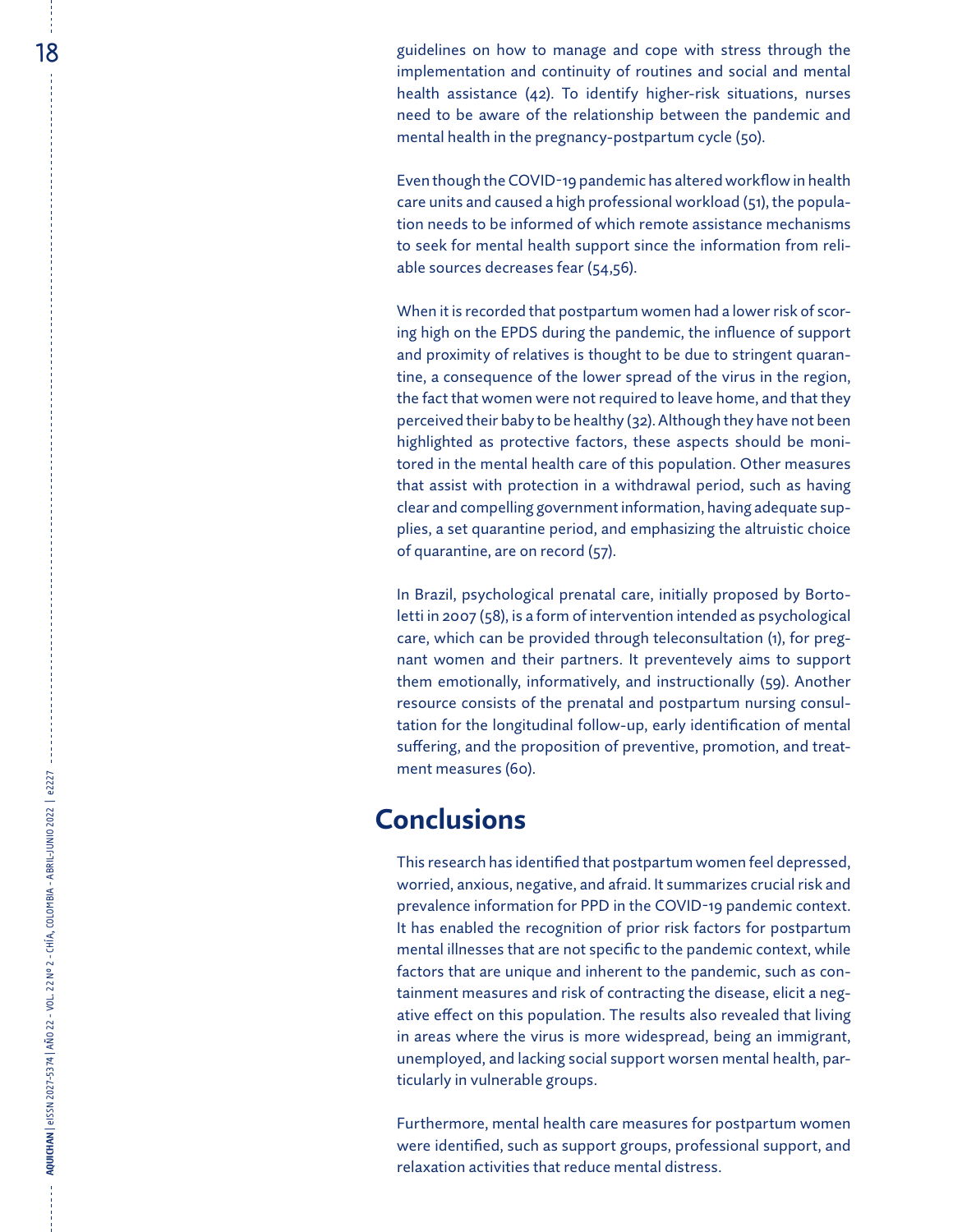Therefore, the importance and need for professional care for the mental health of postpartum women in all contexts are acknowledged. It becomes especially relevant in the current pandemic context, which has imposed specific conditions that can worsen mental health, considering that mood change symptoms can be harmful to the course of the entire postpartum period. In light of this, the identification of evidence on the mental health of postpartum women during the pandemic and protective measures suggest focusing on professional attention to this subject in future public health events.

The importance of studies, including national research, whose subject matter is the mental health of postpartum women is emphasized, as the postpartum period is a unique event that, although related to pregnancy, is singular in itself.

**Conflicts of interest**. None to declare.

## **Acknowledgements**

To librarian Leonardo Talone, from the Reference Sector of the Health Sciences Library (Botanical Headquarters, Universidade Federal do Paraná), for the substantial contribution to the DeCS and MeSH listing, assembling the search strategy, and defining the databases.

To *Capes* for the financial support provided through the COVID-19 Emergency Action Scholarship and the Social Demand Scholarship.

## **References**

- 1. Brasil. Ministério da Saúde. Nota Informativa n.º 13/2020-SE/GAB/ SE/MS: Manual de recomendações para a assistência à gestante e puérpera frente à pandemia de COVID-19. [internet]. 2020[citado em 8 fev. 2021]. Disponível em: [https://portaldeboaspraticas.iff.](https://portaldeboaspraticas.iff.fiocruz.br/atencao-mulher/manual-de-recomendacoes-para-a-assistencia-a-gestante-e-puerpera-frente-a-pandemia-de-covid-19/) [fiocruz.br/atencao-mulher/manual-de-recomendacoes-para](https://portaldeboaspraticas.iff.fiocruz.br/atencao-mulher/manual-de-recomendacoes-para-a-assistencia-a-gestante-e-puerpera-frente-a-pandemia-de-covid-19/)[a-assistencia-a-gestante-e-puerpera-frente-a-pandemia-de](https://portaldeboaspraticas.iff.fiocruz.br/atencao-mulher/manual-de-recomendacoes-para-a-assistencia-a-gestante-e-puerpera-frente-a-pandemia-de-covid-19/)[covid-19/](https://portaldeboaspraticas.iff.fiocruz.br/atencao-mulher/manual-de-recomendacoes-para-a-assistencia-a-gestante-e-puerpera-frente-a-pandemia-de-covid-19/)
- 2. Fundação Oswaldo Cruz. Boletim do Observatório Covid-19 Fiocruz. [internet]. 2020[citado em 20 jun. 2021]. Disponível em: https://agencia.fiocruz.br/sites/agencia.fiocruz.br/files/u34/boletim\_covid\_2021-semanas\_20-21-red.pdf
- 3. Organização Pan-Americana de Saúde, Organização Mundial da Saúde. Atualização epidemiológica da doença causada pelo novo coronavírus (covid-19) 18 de maio de 2021. [internet]. 2021[citado em 25 jan. 2022]. Disponível em: [https://iris.paho.org/bitstream/](https://iris.paho.org/bitstream/handle/10665.2/54595/EpiUpdate18May2021_por.pdf?sequence=1&isAllowed=y) [handle/10665.2/54595/EpiUpdate18May2021\\_por.pdf?se](https://iris.paho.org/bitstream/handle/10665.2/54595/EpiUpdate18May2021_por.pdf?sequence=1&isAllowed=y)[quence=1&isAllowed=y](https://iris.paho.org/bitstream/handle/10665.2/54595/EpiUpdate18May2021_por.pdf?sequence=1&isAllowed=y)
- 4. Motrico E, Mateus V, Bina R, Felice E, Bramante A, Kalcev G *et al*. Boas práticas em saúde mental perinatal durante a pandemia de COVID-19: um relatório da força-tarefa RISEUP-PPD COVID-19. [internet]. Clín. salud., 2020[citado em 5 fev. 2021]; 31(3):155-60. E-pub. DOI: <https://doi.org/10.5093/clysa2020a26>
- 5. Wyszynski D, Hernandez-Diaz S, Gordon-Dseagu V, Ramiro N, Basu A, *et al*. Frequency and source of worries in an international sample of pregnant and postpartum women during the COVID-19

pandemic. [internet]. BMC Pregnancy Childbirth. 2020[citado em June 19th 2021]. DOI:<https://doi.org/10.21203/rs.3.rs-116851/v1>

- 6. Almeida M, Shrestha AD, Stojanac D, Muller LJ. The impact of the COVID-19 pandemic on women's mental health. [internet]. Arch. womens ment. health. 2020[citado em 19 jun. 2021]; 23:741-8. DOI: <https://doi.org/10.1007/s00737-020-01092-2>
- 7. Hessami K, Romanelli C, Chiurazzi M, Cozzolino M. COVID-19 pandemic and maternal mental health: a systematic review and meta-analysis. [internet]. J Matern Fetal Neonatal Med. 2020[citado em 19 jun. 2021];1:1-8. DOI: [https://doi.org/10.1080/14767058.2](https://doi.org/10.1080/14767058.2020.1843155) [020.1843155](https://doi.org/10.1080/14767058.2020.1843155)
- 8. Davis-Floyd R, Gutschow K, Schwartz DA. Pregnancy, birth and the COVID-19 pandemic in the United States. [internet]. Med. anthropol. 2020[citado em 19 jun. 2021];39(5):413-27. DOI: [https://](https://doi.org/10.1080/01459740.2020.1761804) [doi.org/10.1080/01459740.2020.1761804](https://doi.org/10.1080/01459740.2020.1761804)
- 9. Ahlers-Schmidt CR, Hervey AM, Neil T, Kuhlmann S, Kuhlmann Z. Concerns of women regarding pregnancy and childbirth during the COVID-19 pandemic 2020. [internet]. Patient educ. couns. 2020 [citado em 19 jun. 2021];103(12):2578-82. DOI: [https://doi.](https://doi.org/10.1016/j.pec.2020.09.031) [org/10.1016/j.pec.2020.09.031](https://doi.org/10.1016/j.pec.2020.09.031).
- 10. Farewell CV, Jewell J, Walls J, Leiferman JA. A Mixed-methods pilot study of perinatal risk and resilience during COVID-19. [internet]. J. prim. care community health (Online). 2020[citado em 19 jun. 2021];11:1-8. DOI: <https://doi.org/10.1177/2150132720944074>

Mental Health of Postpartum Women During the COVID-19 Pandemic: An Integrative Review

Mental Health of Postpartum Women During the COVID-19 Pandemic: An Integrative Review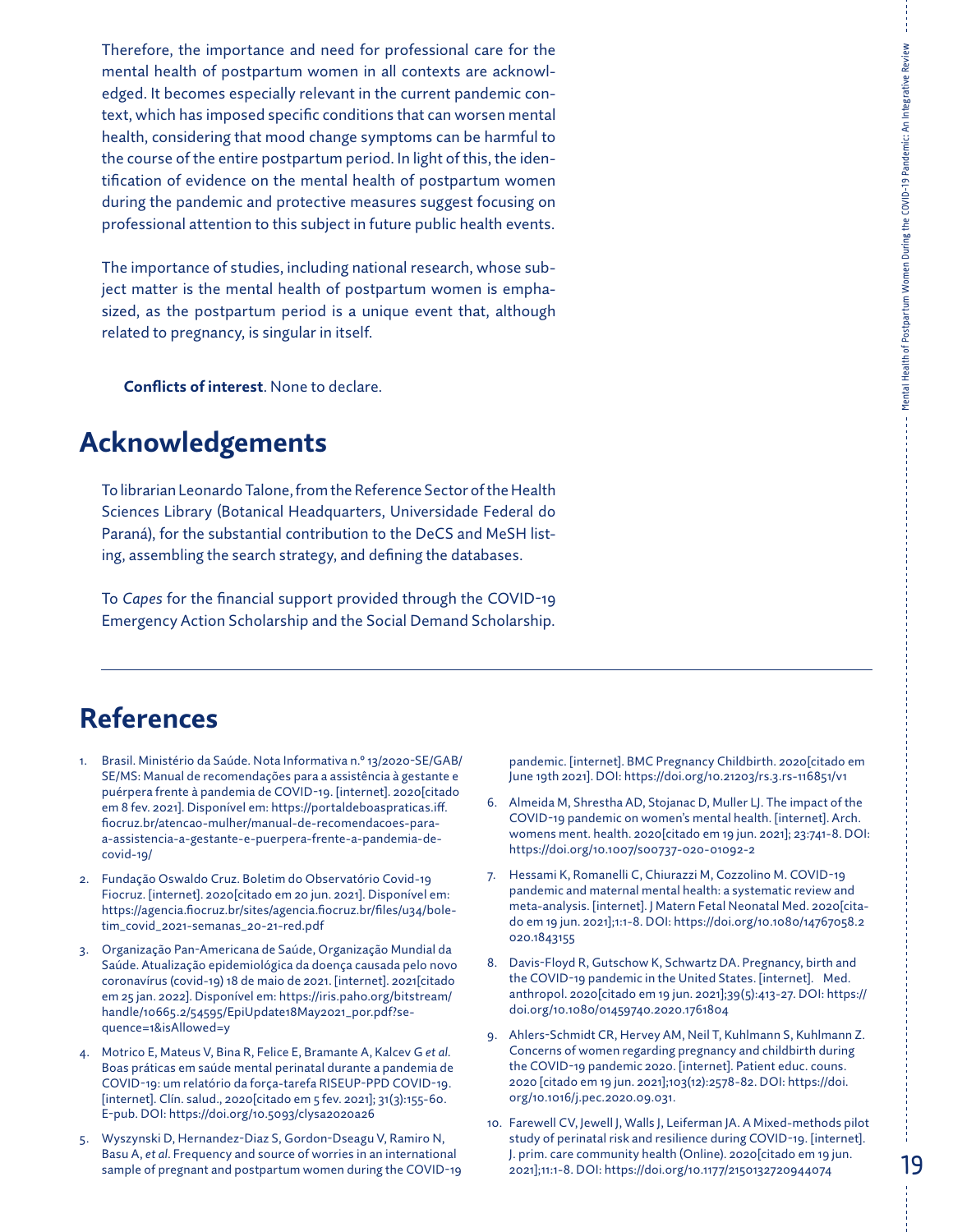- 20 11. Davenport MH, Meyer S, Meah VL, Strynadka MC, Khurana R. Moms are not OK: COVID-19 and maternal mental health. [internet] Front Glob Womens Health. 2020[citado em 19 jun. 2021];1:1-8. DOI: <https://doi.org/10.3389/fgwh.2020.00001>
	- 12. An R, Chen X, Wu Y, Liu J, Deng C, Liu Y, *et al*. A survey of postpartum depression and health care needs among Chinese postpartum women during the pandemic of COVID-19. [internet]. Arch. psychiatr. nurs. 2021[citado em 10 mar. 2021];35(2):172-7. DOI:<https://doi.org/10.1016/j.apnu.2021.02.001>
	- 13. Fallon V, Davies SM, Silverio SA, Jackson L, De Pascalis L, Harrold JA. Psychosocial experiences of postnatal women during the COVID-19 pandemic. A UK-wide study of prevalence rates and risk factors for clinically relevant depression and anxiety. [internet]. J. psychiatr. res. 2021[citado em 10 mar. 2021];136:157- 66. DOI:<https://doi.org/10.1016/j.jpsychires.2021.01.048>
	- 14. Fórum pela Humanização do Parto e Nascimento no Brasil. [vídeo]. 2021[citado em 8 fev. 2021]. Disponível em: [https://www.](https://www.youtube.com/watch?v=gH6YqZa9iU8) [youtube.com/watch?v=gH6YqZa9iU8](https://www.youtube.com/watch?v=gH6YqZa9iU8)
	- 15. Brislane Á, Larkin F, Jones H, Davenport MH. Access to and quality of healthcare for pregnant and postpartum women during the COVID-19 pandemic. [internet]. Front Glob Womens Health. 2021[citado em 19 jun. 2021];2:1-10. DOI: [https://doi.org/10.3389/](https://doi.org/10.3389/fgwh.2021.628625) [fgwh.2021.628625](https://doi.org/10.3389/fgwh.2021.628625)
	- 16. Ceulemans M, Foulon V, Ngo E, Panchaud A, Winterfeld U, Pomar L, *et al*. Mental health status of pregnant and breastfeeding women during the COVID-19 pandemic: A multinational cross-sectional study. [internet]. Acta obstet. gynecol. scand. 2021[citado em 19 jun. 2021];00:1-11. DOI: [https://doi.](https://doi.org/10.1111/aogs.14092) [org/10.1111/aogs.14092](https://doi.org/10.1111/aogs.14092)
	- 17. Silva MR, Krebs VA. Uma análise sobre a saúde da mulher no período puerperal. [internet]. Brazilian Journal of Health Review. 2021[citado em 25 jan. 2022];4(1):611-20. DOI: [https://doi.](https://doi.org/10.34119/bjhrv4n1-052) [org/10.34119/bjhrv4n1-052](https://doi.org/10.34119/bjhrv4n1-052)
	- 18. Brasil. Ministério da Saúde, Instituto Sírio-Libanês de Ensino e Pesquisa. Protocolos da Atenção Básica: Saúde das Mulheres. Brasília: Ministério da Saúde; 2016[citado em 8 fev. 2021]. Disponível em: [https://bvsms.saude.gov.br/bvs/publicacoes/proto](https://bvsms.saude.gov.br/bvs/publicacoes/protocolos_atencao_basica_saude_mulheres.pdf)[colos\\_atencao\\_basica\\_saude\\_mulheres.pdf](https://bvsms.saude.gov.br/bvs/publicacoes/protocolos_atencao_basica_saude_mulheres.pdf).
	- 19. Mendes KS, Silveira RCCP, Galvão CM. Revisão integrativa: método de pesquisa para a incorporação de evidências na saúde e na enfermagem. [internet]. Texto & contexto enferm. 2008[citado em 22 fev. 2021];17(4):758-64. DOI: [https://doi.org/10.1590/](https://doi.org/10.1590/S0104-07072008000400018) [S0104-07072008000400018](https://doi.org/10.1590/S0104-07072008000400018)
	- 20. Mendes KDS, Silveira RCCP, Galvão CM. Use of the bibliographic reference manager in the selection of primary studies in integrative reviews. [internet]. Texto & contexto enferm. 2019[citado em 8 fev. 2021];28:1-13. DOI: [https://doi.org/10.1590/1980-265x](https://doi.org/10.1590/1980-265x-tce-2017-0204)[tce-2017-0204](https://doi.org/10.1590/1980-265x-tce-2017-0204)
	- 21. Ganong LH. Integrative reviews of nursing research. Res. nurs. health. 1987;10(1):1-11. DOI: [https://doi.org/10.1002/](https://doi.org/10.1002/nur.4770100103) [nur.4770100103](https://doi.org/10.1002/nur.4770100103)
	- 22. Preferred Reporting Items for Systematic Reviews and Meta-Analyses. Flow Diagram [internet]. 2009[citado em 17 fev. 2021]. Disponível em: [http://www.prisma-statement.org/PRIS-](http://www.prisma-statement.org/PRISMAStatement/Default.aspx)[MAStatement/Default.aspx](http://www.prisma-statement.org/PRISMAStatement/Default.aspx)
	- 23. Melnyk BM, Fineout-Overholt E. Making the case for evidence-based practice. In: Melnyk BM, Fineout-Overholt E. Evidence based practice in nursing & healthcare: A guide to best practice. Philadelphia: Lippincot Williams & Wilkins; 2011. p. 3-24.
	- 24. Dib S, Rougeaux E, Vázquez-Vázquez A, Wells JCK, Fewtrell M. Maternal mental health and coping during the COVID‐19 lockdown in the UK: Data from the COVID‐19 New Mum Study. [internet]. Int. j. gynecol. obstet. 2020[citado em 18 fev. 2021];151:407-14. DOI:<https://doi.org/10.1002/ijgo.13397>
- 25. Ostacoli L, Cosma S, Bevilacqua F, Berchialla P, Bovetti M, Carosso AR, *et al*. Psychosocial factors associated with postpartum psychological distress during the Covid-19 pandemic: A cross-sectional study. [internet]. BMC Pregnancy Childbirth. 2020[acesso em 19 fev. 2021];20(703):1-8. DOI: [https://doi.](https://doi.org/10.1186/s12884-020-03399-5) [org/10.1186/s12884-020-03399-5](https://doi.org/10.1186/s12884-020-03399-5)
- 26. Silverman ME, Burgos L, Rodriguez ZI, Afzal O, Kalishaman A, Callipari F, *et al*. Postpartum mood among universally screened high and low socioeconomic status patients during COVID-19 social restrictions in New York City. [internet]. Sci. rep. (Nat. Publ. Group). 2020[citado em 22 fev. 2021];22380. DOI: [https://](https://doi.org/10.1038/s41598-020-79564-9) [doi.org/10.1038/s41598-020-79564-9](https://doi.org/10.1038/s41598-020-79564-9)
- 27. Oskovi-Kaplan ZA, Buyuk GN, Ozgu-Erdin AS, Keskin HL, Osbas A, *et al*. The Effect of COVID-19 pandemic and social restrictions on depression rates and maternal attachment in immediate postpartum women: A preliminary study. [internet]. Psychiatr. q. 2020[citado em 18 fev. 2021];92:675-82. DOI: [https://doi.](https://doi.org/10.1007/s11126-020-09843-1) [org/10.1007/s11126-020-09843-1](https://doi.org/10.1007/s11126-020-09843-1)
- 28. Liang P, Wang Y, Shi, S, Yang L, Xiong R. Prevalence and factors associated with postpartum depression during the COVID-19 pandemic among women in Guangzhou, China: A cross-sectional study. [internet]. BMC Psychiatry. 2020[citado em 19 fev. 2021];20(557). DOI: https://doi.org/10.1186/s12888-020-02969-3
- 29. Spinola O, Liotti M, Speranza AM, Tambelli R. Effects of COVID-19 epidemic lockdown on postpartum depressive symptoms in a sample of Italian mothers. [internet]. Front Psychiatry. 2020[citado em 18 fev. 2021];11(589916). DOI: [https://doi.](https://doi.org/10.3389/fpsyt.2020.589916) [org/10.3389/fpsyt.2020.589916](https://doi.org/10.3389/fpsyt.2020.589916)
- 30. Stojanov J, Stankovic M, Zikic O, Stankovic M, Stojanov A. The risk for nonpsychotic postpartum mood and anxiety disorders during the COVID-19 pandemic. [internet]. Int. j. psychiatry med. 2020[citado em 18 fev. 2021];1-12. DOI: [https://doi.](https://doi.org/10.1177/0091217420981533) [org/10.1177/0091217420981533](https://doi.org/10.1177/0091217420981533)
- 31. Zanardo, V, Manghina V, Gilberti L, Vettore M, Severino L, *et al*. Psychological impact of COVID‐19 quarantine measures in northea fev stern Italy on mothers in the immediate postpartum period. [internet]. Int. j. gynecol. obstet. 2020[citado em 18 fev. 2021];150:184-8. DOI:<https://doi.org/10.1002/ijgo.13249>
- 32. Pariente G, Wissotzky Broder O, Sheiner E, Battat TL, Mazor E, *et al*. Risk for probable post partum depression among women during the COVID-19 pandemic. [internet]. Arch. womens ment. health. 2020[citado em 18 fev. 2021];23:767-73. DOI: <https://doi.org/10.1007/s00737-020-01075-3>
- 33. Sighaldeh, SS, Kalan ME. Care of newborns born to mothers with COVID-19 infection: A review of existing evidence. [internet]. J Matern Fetal Neonatal Med. 2020[citado em 19 fev. 2021];1(13). DOI: <https://doi.org/10.1080/14767058.2020.1777969>
- 34. Moraes GP, Lorenzo L, Pontes GA, Montenegro MC, Cantilino A. Screening and diagnosing postpartum depression: When and how? [internet]. Trends psychiatry psychother. 2017[citado em 23 fev. 2021];39(1):54-61. DOI: [https://doi.org/10.1590/2237-](https://doi.org/10.1590/2237-6089-2016-0034) [6089-2016-0034](https://doi.org/10.1590/2237-6089-2016-0034)
- 35. Cox J, Holden J, Sagovsky R. Detection of postnatal depression. Development of the 10-item Edinburgh Postnatal Depression Scale. [internet]. Br. j. psychiatr. 1987[citado em June 20th 2021];150(6):782-6. DOI:<https://doi.org/10.1192/bjp.150.6.782>
- 36. Congresso Ibero-Americano em Investigação Qualitativa. Mesa redonda pré-conferência. [vídeo] 2021[citado em 23 fev. 2021]. Disponível em: [https://www.youtube.com/watch?v=9f6v](https://www.youtube.com/watch?v=9f6vvE6yO_g)[vE6yO\\_g](https://www.youtube.com/watch?v=9f6vvE6yO_g)
- 37. Deslandes S, Coutinho T. Pesquisa social em ambientes digitais em tempos de COVID-19: notas teórico-metodológicas. [internet]. Cad. Saúde Pública (Online). 2020[citado em 18 jun. 2021];36(11e00223120). DOI: [https://doi.org/10.1590/0102-](https://doi.org/10.1590/0102-311x00223120) [311x00223120](https://doi.org/10.1590/0102-311x00223120)